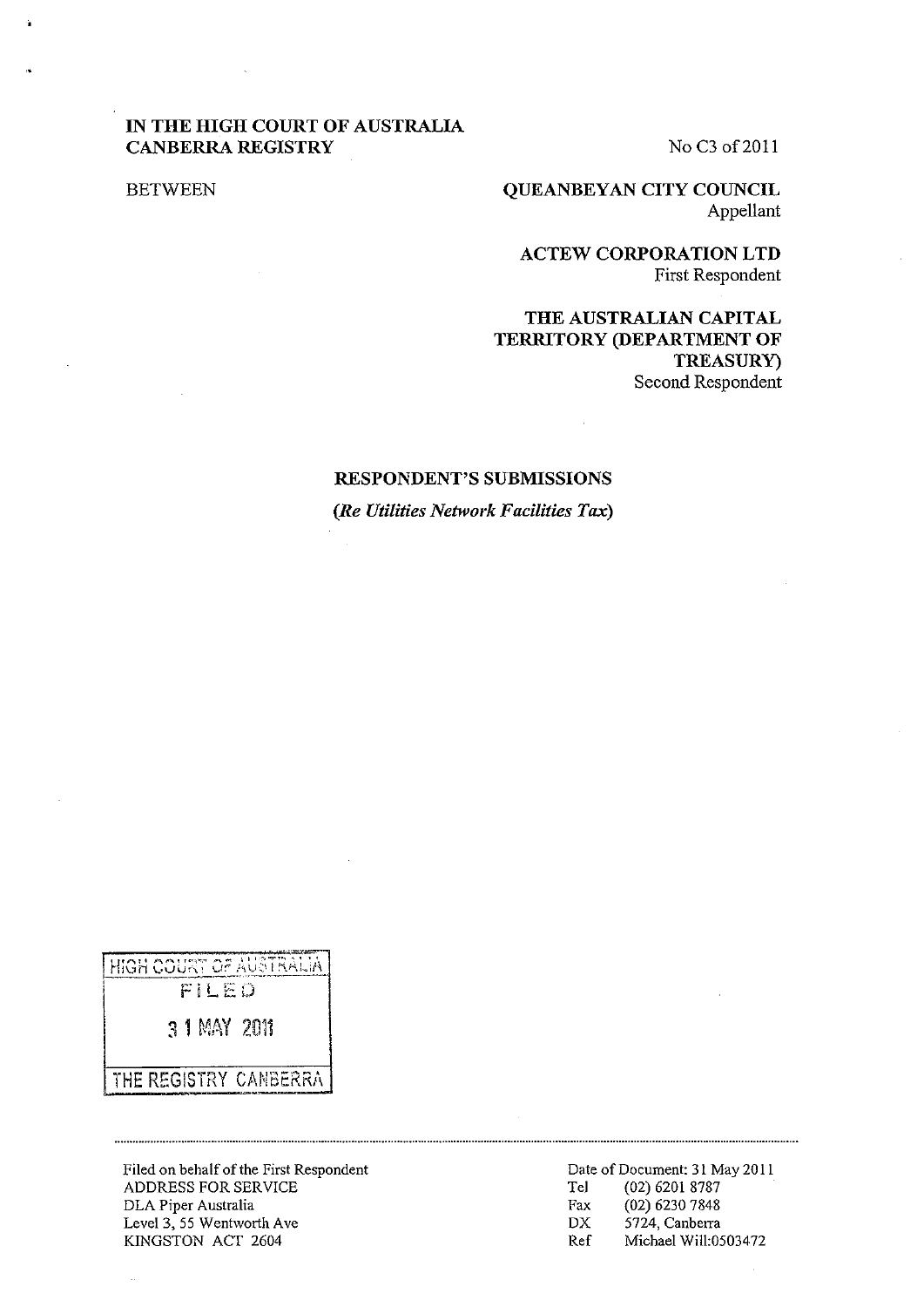#### Part I: Certification

1. These submissions are in a form suitable for publication on the intemet.

## Part 11: Issues

2. Adopting the approach of the appellant (QCC), the first respondent (ACTEW) has addressed the issues regarding the Utilities Network Facility Tax (UNFT) in this appeal and the the issues regarding water abstraction charge (the WAC) in the C2/2011 appeal.

3. The following issues arise as regards the UNFT which was imposed pursuant to the *Utilities (Network Facilities Tax) Act* 2006 (ACT) ('UNFT Act'):

- (a) is the UNFT properly characterised as a charge for the privilege for the use and occupation of property and not a tax?
- (b) if properly characterised as a tax, is the UNFT nevertheless not an excise within the meaning of s. 90?

#### Part III: Notice under sec 78B of the *Judiciary Act 1903*

4. Consideration has been given to the question whether notice pursuant to s. 78B of the *Judiciary Act 1903* (Cth) should be given with the conclusion that this is not necessary.

# Part IV: Facts

5. The summary of material facts provided by QCC is largely accurate. However, there are some matters which require qualification or further elaboration and some matters which are contentious.

20 6. QCC correctly observes that the definition of a "utility network" in s. 7 of the UNFT Act includes a water network under the *Utilities Act* 2000 (ACT) ('Utilities Act'). However, importantly, a utility network also includes an electricity transmission network, an electricity distribution network, a gas transmission network, a gas distribution network, a sewerage network and a telecommunications network. It also includes any other prescribed network.

> 7. Self-evidently, the value of the goods or commodities (to the extent they are aptly described as such for the purposes of s. 90) conveyed by each of those networks is likely to be substantially different at any given point in time and will fluctuate over time. Nevertheless, the owner of each network will pay the same rate of UNFT: see ss. 6 and 8 of the UNFT Act.

8. QCC (AS [10]) correctly observes that s. 12 of the Utilities Act provides that a "water 30 network" consists of certain specified infrastructure. It is also of some significance that that provision excludes from the scope of that term infrastructure that is outside the "network boundary": s. 12(3). Network boundary is defined in s. 16 of the Utilities Act and is to be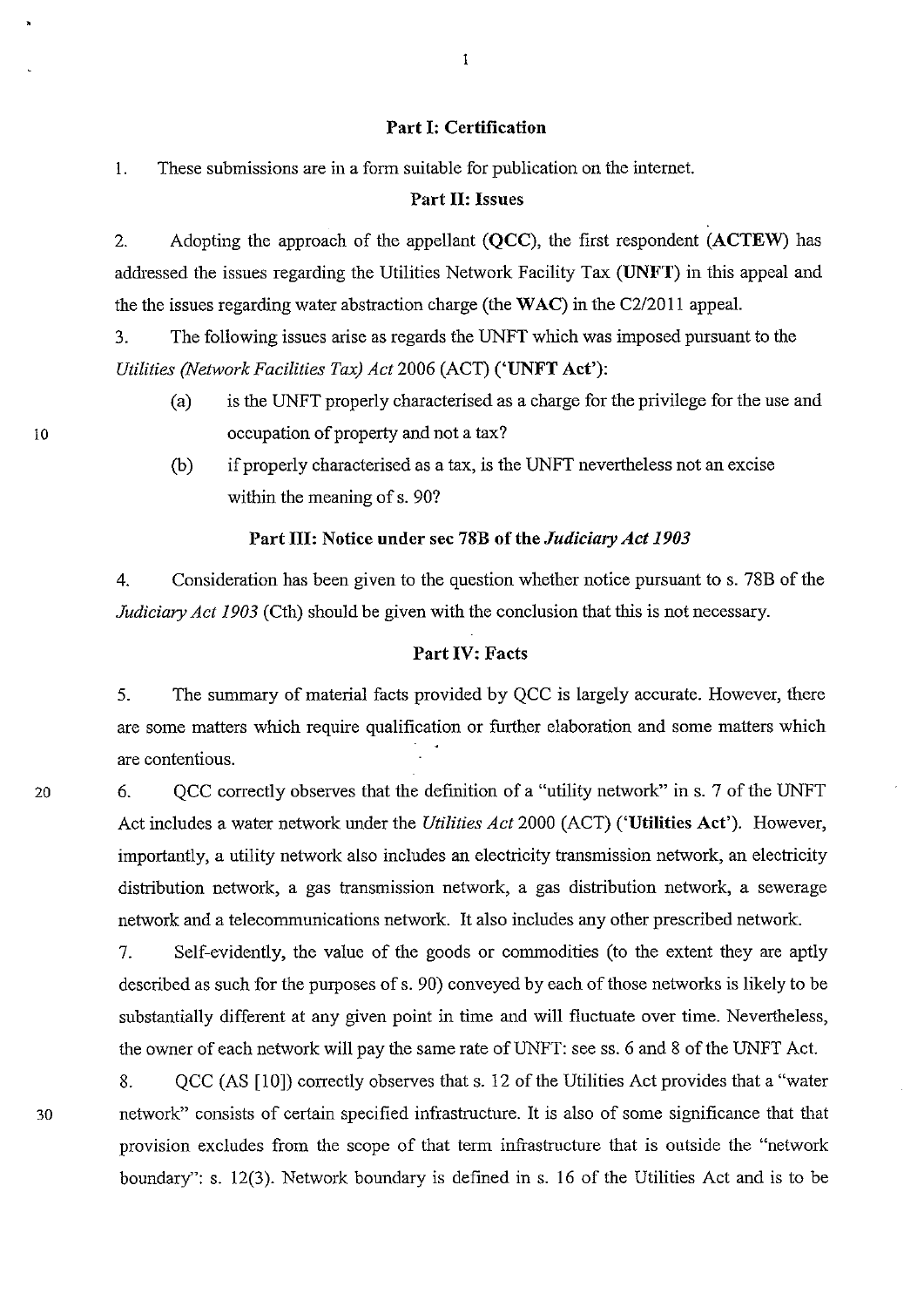ascertained in accordance with the relevant industry code. The applicable industry code<sup>1</sup> relevantly provides:

The connection point between the water connection pipe of the Water Utility and the plumbing system of the Customer is the designated boundary. This is typically the outlet to the first isolating valve inside of the lease boundary where such a valve is in close proximity (1 metre) to the lease boundary.

9. As QCC accepts (AS 9.1), the UNFT is calculated by reference to that part of a network facility that is affixed to land which is not the subject of relevant private rights or interests held by the utility or the owner of the network. That is, the UNFT is calculated by 10 reference those parts of the network for which there does not exist a lease, a licence granted by the Territory or any right prescribed by regulation in relation to the use of the land for the utility network: see the exclusions in s. 6(2) of the UNFT Act.

> 10. Apart from legislation, those parts of the utility network would self evidently occupy a precarious position. However, by Part 7 of the Utilities Act, the legislature of the ACT has conferred upon public utilities the following rights which are enforceable as against owners, lessees and occupiers of land:<sup>2</sup>

- (a) the right to maintain network facilities: see s. 106 of the Utilities Act. The term "maintenance" is defined broadly so as to include the alteration, removal, repair or replacement of any part of the network facility: s. 106(2) of the Utilities Act. The utility may do anything necessary or desirable for that purpose, including entering and occupying land and undertaking various works: s. 106(1)(a) and (b);
- (b) the right to require an owner, lessee or occupier ofland, by written notice, to take whatever action is necessary to stop interference with the network or network facility or to remove the likelihood of interference: see s. 125(1) and  $(2)$ .<sup>3</sup> Such a notice may be issued where the utility is satisfied that a structure or activity on, under or over land or water interferes, or is reasonably likely to interfere, with the network or a network facility. If the recipient of a notice fails to comply with it, the utility may do whatever is necessary to stop the interference or remove the likelihood of the interference: s. 125(5). The utility may proceed without notice in urgent circumstances: s. 125(7).

Water and Sewerage Network Boundary Code, December 2000, clause 3.3 (1).

<sup>&</sup>lt;sup>2</sup> See definitions of "land-holder" and "owner" in the dictionary to the Utilities Act.

<sup>3</sup>**"Interference" is non-exhaustively defined in s. 123** of the **Utilities Act to include an action that interferes with the safe or efficient operation of the network.**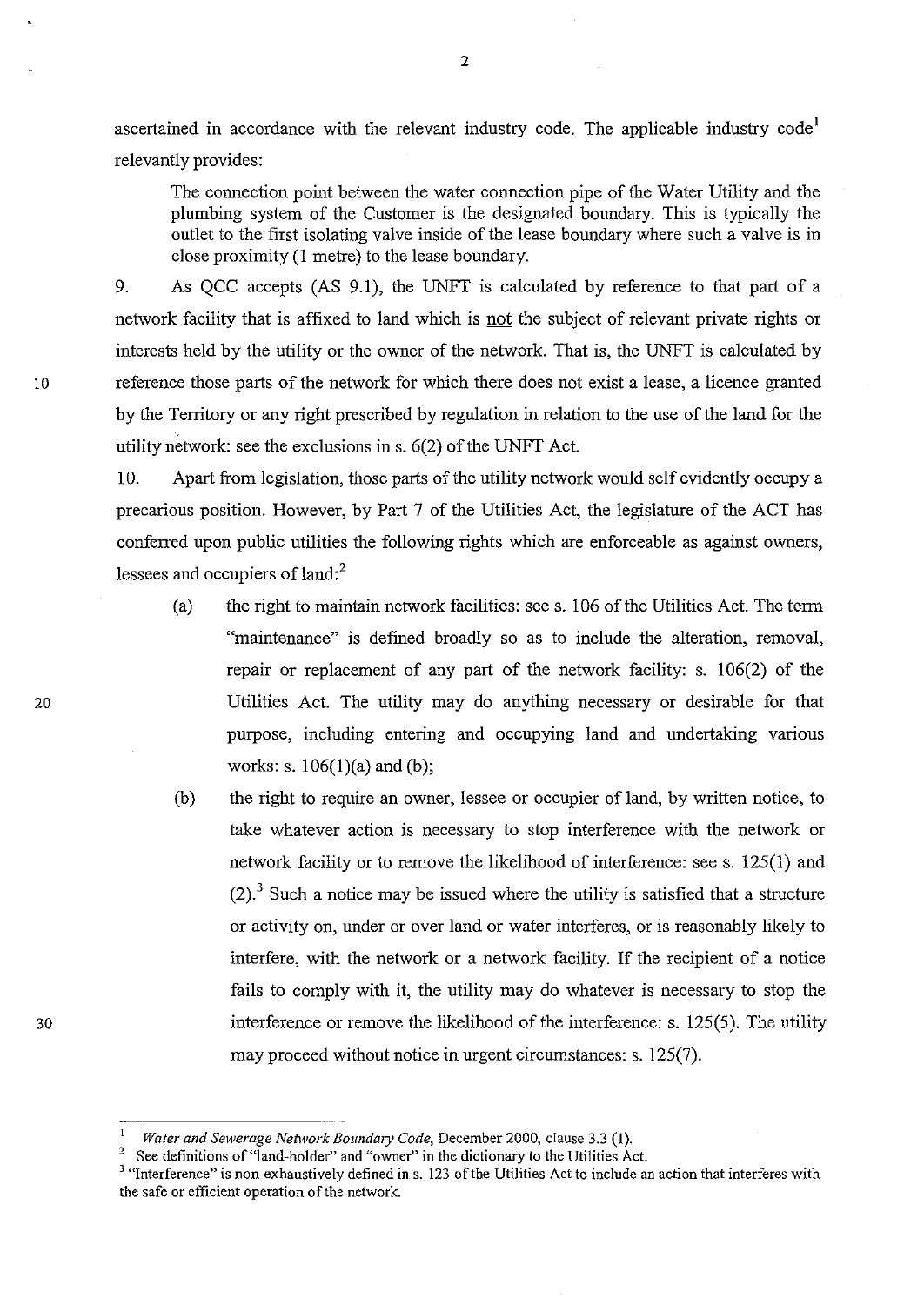- 11. Those statutory rights are complemented by:
	- (a) powers of entry: see s. 116 of the Utilities Act and the definition of "network operations" in s. 103;
	- (b) a procedure for obtaining Court orders in cases where those authorised by a utility are obstructed in the exercise of functions relating to particular premises: s. 119 of the Utilities Act;
	- (c) relevant offence provisions see particularly s. 124 of the Utilities Act which creates an offence of interfering with a network, or a network facility, unless authorised to do so by a responsible utility;
	- (d) a provision avoiding any presumption that might otherwise arise that the owner or occupier of land to which a network facility is affixed has a proprietary interest in the facility: s. 120(1) of the Utilities Act; and
	- (e) provisions conferring power on the Minister to make declarations to sever network facilities from land owned or occupied by a person other than the utility or network owner and to vest the network facility in a specified person or entity: s. 121(1) and (2) of the Utilities Act and s. 10(1) of the *ACTEWIAGL Partnership Facilitation Act* 2000 (ACT). The person in whom the network facility is vested by the making of such a declaration has the right to have the network facility remain on, under or over the land in question and the right to use and maintain the network facility: see s. 122(7) of the Utilities Act and s. 10(7) of the *ACTEW/AGL Partnership Facilitation Act* 2000 (ACT).

12. As to what is said in AS 13, there was no evidence below that the "route length" (defined in the UNFT Act Dictionary to mean the "length of the horizontal projection of the facility on land") included "National Land" within the meaning of s. 27(1) of the *Australian Capital Territory (planning and Land Management) Act* 1988 (Cth) ("Planning **and Land**  Management Act").

## Part V: Legislation

13. QCC's statement of applicable constitutional provisions, statutes and regulations is accepted.

10

 $\mathcal{L}$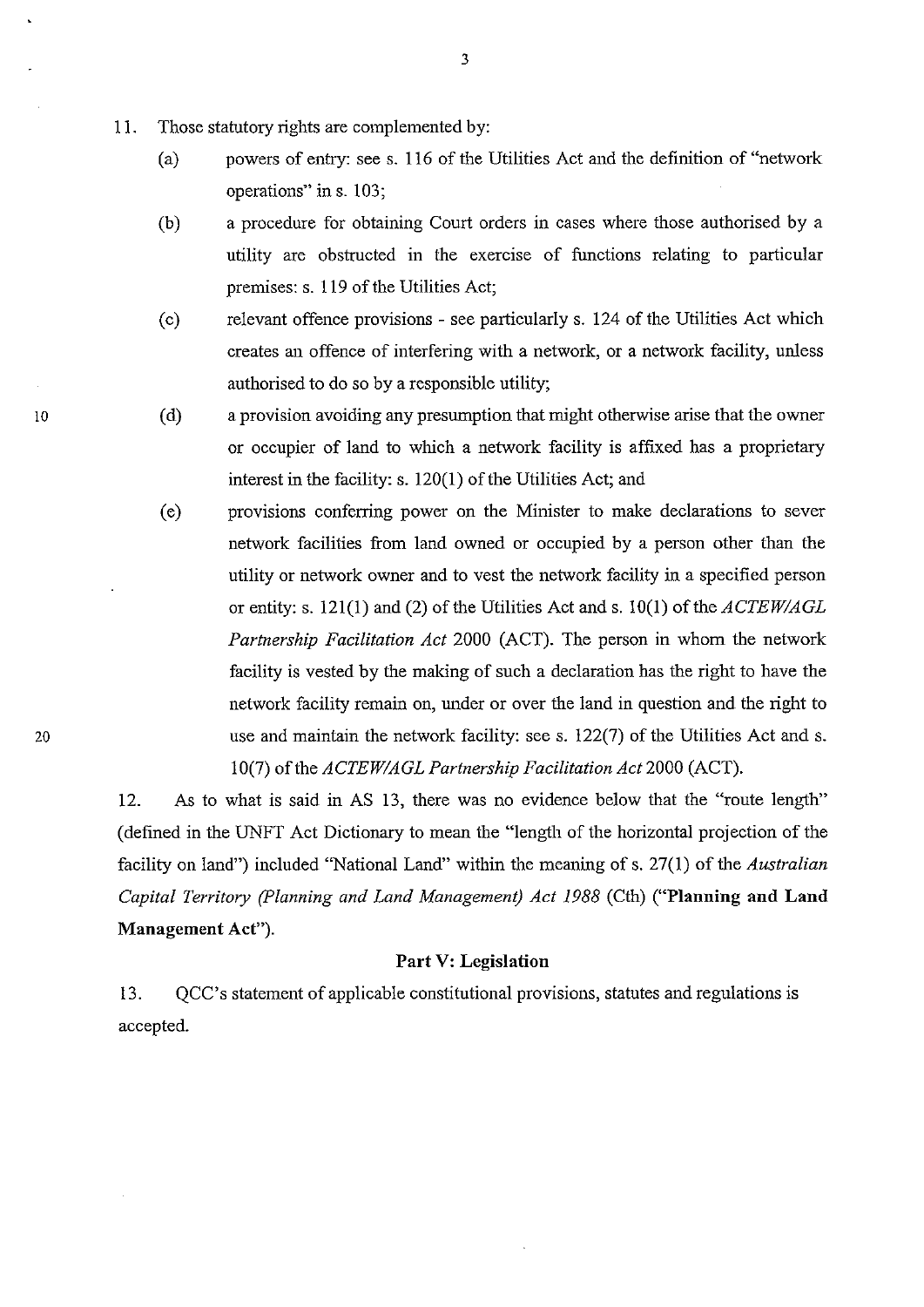#### Part VI: Argument

# A. Not a tax (see ground 4 of ACTEW's Notice of Contention)

## *The UNFT is a charge for the right to use and occupy land*

14. It may be accepted that the UNFT has the "positive attributes" identified in *Air Caledonie* v *Commonwealth* (1988) 165 CLR462 *(Air Caledonie)* at 466 which give a charge the character of a tax.

15. However, the exclusion of such parts of a "network facility" as are the subject of the rights identified in s. 6(2) of the UNFT Act points to the object of the charge: it is a charge for the right to use and occupy land conferred by the provisions of Part 7 the Utilities Act. The 10 effect of those provisions (identified in paras [10]-[11] above) is to confer upon each utility the right to use or occupy land to which it is not otherwise entitled (compare *Hematite Petroleum Pty Ltd* v *Victoria* (1981) 151 CLR 599 *(Hematite)* at 634 per Mason J and at 659 per Brennan J). Where parts of a utility network are affixed to land owned or occupied by a person other than the utility, those provisions ensure that the infrastructure is not subject to interference and may be repaired or replaced as required. As such, the fee calculated under s. 8 of the UNFT Act should be characterised as the payment by the utility for those valuable privileges or rights granted by the legislature of the ACT rather than as a tax.

16. A fee of that nature falls readily within the examples given in *Air Caledonie* v *Commonwealth* (1988) 165 CLR 462 *(Air Caledonie)* at 467 of exactions which, although 20 bearing the positive attributes of a tax, are nevertheless not taxes. In particular, it falls within the category of a "fee for a privilege". As such, ACTEW says that the appeal should fail on the basis that the fee was not a tax (see ground 4 of ACTEW's notice of contention). In the Full Court (at [124]), Keane CJ (with whom Perram and Stone JJ relevantly agreed) observed that there was "some force" in that argument, but did not need to determine it, by reason of his conclusion that the fee was not an excise.<sup>4</sup>

> 17. QCC disputes that characterisation, asserting that the fee is "in substance a fee for the exercise of legislative power", which is said by QCC to belong to a different "genus" to a fee for a service, use of property or a privilege (AS [27]-[28]). The distinction sought to be drawn in that regard is elusive, unsupported by principle and is, in any event, inconsistent with this

<sup>&</sup>lt;sup>4</sup> His Honour also there said that it was difficult not to give weight to the fact that the circumstances that the exaction was described as a tax. However, the question of whether an exaction is or is not a "tax" is to be approached as a matter of substance, not of form: see eg *Harper v Minister for Sea Fisheries* (1989) 168 CLR 314 at 332 per Brennan ] and, more generally as regards s. 90, *Philip Morris Lld* v *Commissioner of Business Franchises (Vic)* (1989) 167 CLR 399 *(Phillip Morris)* at 433 per Mason CJ and Deane J and *Ha* v *New South Wales* (1997) 189 CLR 465 at 498-9 per Brennan CJ, McHugh, Gummow and Kirby JJ. As such, the use of the words "tax" or "tax act" is inconclusive.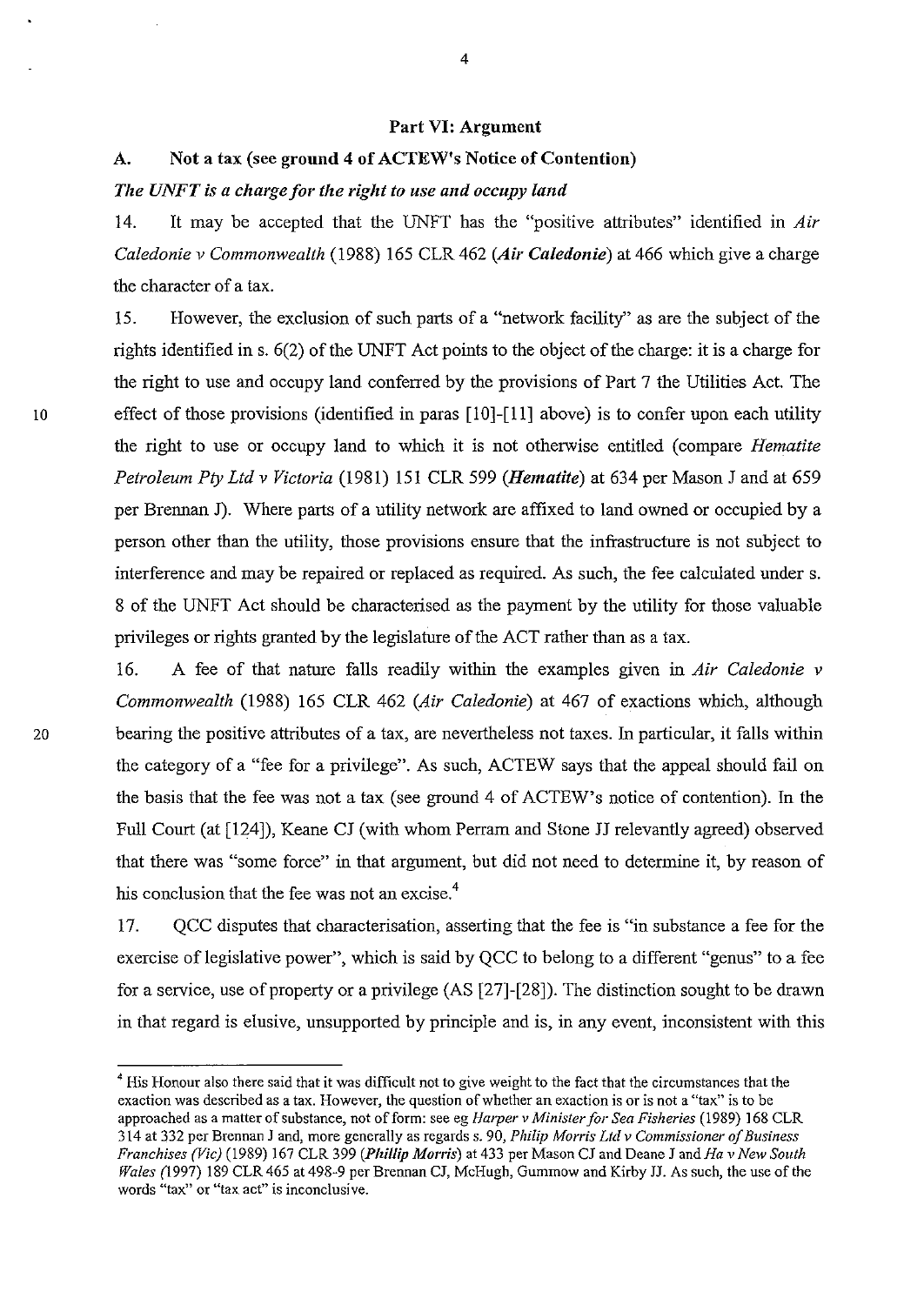Court's analysis of s. 90. For example, the Court in *Air Caledonie* appeared to accept that if the fee in that case had been limited to non-citizens, it may have been able to be characterised as a fee for a privilege (being the privilege of entering Australia) or as a licence fee (see at 469). Yet the granting of such a privilege or licence would equally be no more than the exercise of the legislative power of the Commonwealth.<sup>5</sup> The same may be said of the fee for the right or privilege considered in *Harper* v *Minister for Sea Fisheries* (1989) 168 CLR 314 *(Harper)* - as Brennan J observed at 334, the argument the defendants embraced (and which he accepted):

... depends not on proprietary rights in the seabed but on the exercise of legislative power over the abalone fishery in State fishing waters.<sup>6</sup>

18. Whether there were or were not "competing rights involved" in *Harper* (see AS [28]), the relevant benefit or privilege involved "public property" and Brennan J's reasons did not turn upon any conclusion that the Crown held radical or freehold title to that resource (at 335). It was, to adapt the words of QCC, a transfer of a privilege "by" the government from a natural resource which was common property; as opposed to a transfer of a privilege "from" the government, in the sense that those rights or benefits were "its own" (cf AS [27]).

19. In any event, the examples given in *Air Caledonie* are just that: examples. There is no need to shoehorn the current facts – it is sufficient that the owner of a network receives some fonn of valuable benefit or right from the government as the *quid pro quo* for its fee, 20 regardless of the circumstances in which that came to pass.

#### *The issue of National land is irrelevant*

20. QCC also argues that a difficulty arises because, it is said, the fee applies to "National Land" within the meaning of the Planning and Land Management Act. On that basis it is seemingly said that the fee as a whole cannot be characterised as a fee for a relevant privilege, because the ACT had no rights to confer the benefit of installing utility infrastructure over National Land and no right to charge for having given away that benefit (AS [26]).

21. There was in fact no evidence as to how the "route length" of ACTEW's water network was calculated and whether that calculation included infrastructure over National Land and if so how much. Such matters formed no part of QCC's pleaded case.

<sup>&</sup>lt;sup>5</sup> Section 51(xix) and/or s 51(xxvii).

<sup>&</sup>lt;sup>6</sup> Mason CJ, Deane and Gaudron JJ (at 325) expressed their general agreement with Brennan J. Their separate **reaSons suggest that they similar1y viewed the grant** of the **privilege as an exercise** of legislative **power (eg**  "entitlement of a new kind"). Dawson, Toohey and McHugh JJ expressed their agreement with Brennan J (at 336). Their "comment" does not relate to the locus of the relevant rights.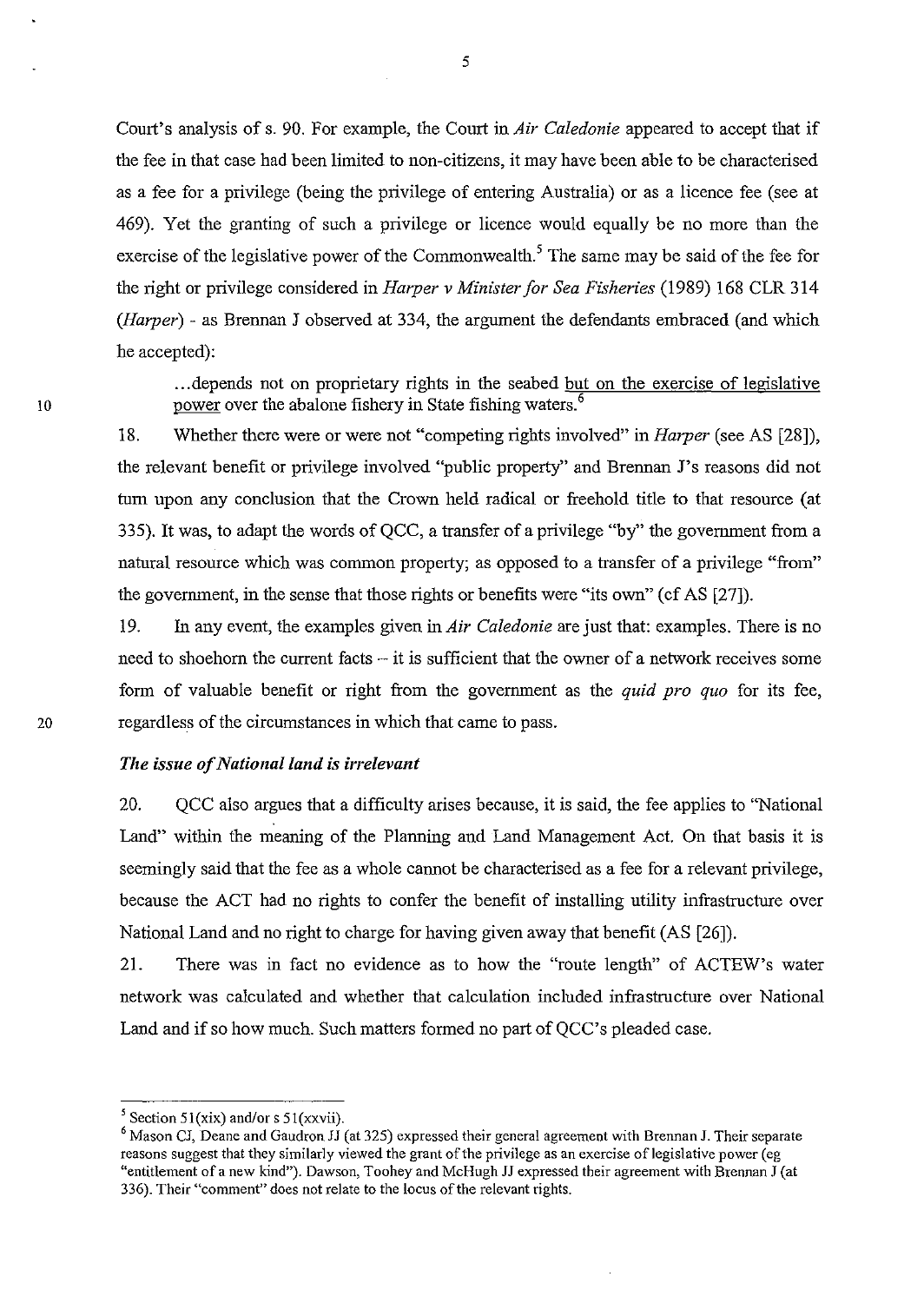22. In any event, QCC's submissions on those issues cannot be sustained in light of the following matters: Firstly, the fee simple of all land in the Territory remains vested in the Commonwealth.' Secondly, the Planning and Land Management Act distinguishes between "National Land" and "Territory Land": ss. 27 and 28. Thirdly, by s. 28 of the Planning and Land Management Act "Territory Land" is any land in the Territory that "is not National Land". Fourthly, the powers of the ACT executive under the Planning and Management  $Act^8$ extend only to Territory Land. Fifthly, National Land is managed by the Commonwealth Minister for Finance or by the National Capital Authority: ss. 4 of the *National Land Ordinance* 1989 and s.  $6(g)$  of the Planning and Management Act. Sixthly, the ACT 10 executive has responsibility for the management of Territory Land and (while the Commonwealth remains owner of the fee simple) may grant lesser estates or interests in that land: see s. 29 of the Planning Act and *Attorney-General (ACT)* v *Commonwealth* (1990) 26 FCR 82 at  $86.9$  Seventhly, the ACT Legislative Assembly has power to make laws with respect to the exercise of those powers (concerning Territory Land) and the powers of the ACT executive are constrained by any such enactrnents: see s. 22(2) of the *Australian Capital Territory (Self-Government) Act* 1988 (Cth) (Self-Government Act) and s. 29(2) of the Planning and Land Management Act. It does not have powers to make laws in respect of National Land.

23. It is well established that the operation of general language in a statute should (unless 20 a contrary intention appears) be confined to a subject matter under the "effective control" of the relevant legislature: see the principle of construction identified by in *Barcelo* v *Electrolytic Zinc* Co *of Australasia Ltd* (1932) 48 CLR 391 at 423-4 Dixon J; *Wanganui Rangitikei Electric Power Board* v *Australian Mutual Provident Society,* (1934) 50 CLR 581 at 600-1 per Dixon J and *Meyer Heine Pty Limited* v *China Navigation* Co *Limited* (1966) 115 CLR 10 per Tayor J at  $30-2$ .<sup>10</sup> For the reasons given in the preceding paragraph, the ACT legislature has no effective control over National Land  $-$  its powers are rather limited to Territory Land. As such, the word "land" in the UNFT Act is to be understood as confined to Territory Land, and does not extend to National Land. If the ACT legislature had intended to

<sup>7</sup> See the *Seat of Government Surrender Act 1909* (NSW) and the *Seat of Government Acceptance Act 1909*  (Cth).

<sup>8</sup> See definition of "Executive" in s. 4 of the Planning and Land Management Act, which refers, in turn to s. 3 of the *Australian Capital Territory (Self-Government) Act 1988* (Cth).

<sup>&</sup>lt;sup>9</sup> Note also that those powers are to be exercised "on behalf of the Commonwealth".

<sup>&</sup>lt;sup>10</sup> It may be that that principle is more readily displaced when one is dealing with legislatures of the Federation as opposed to those of nation states, particularly where there is some form of cooperative scheme or the legislation is directed to a mischief that is common between polities: see Pearce and Geddes *Statutory*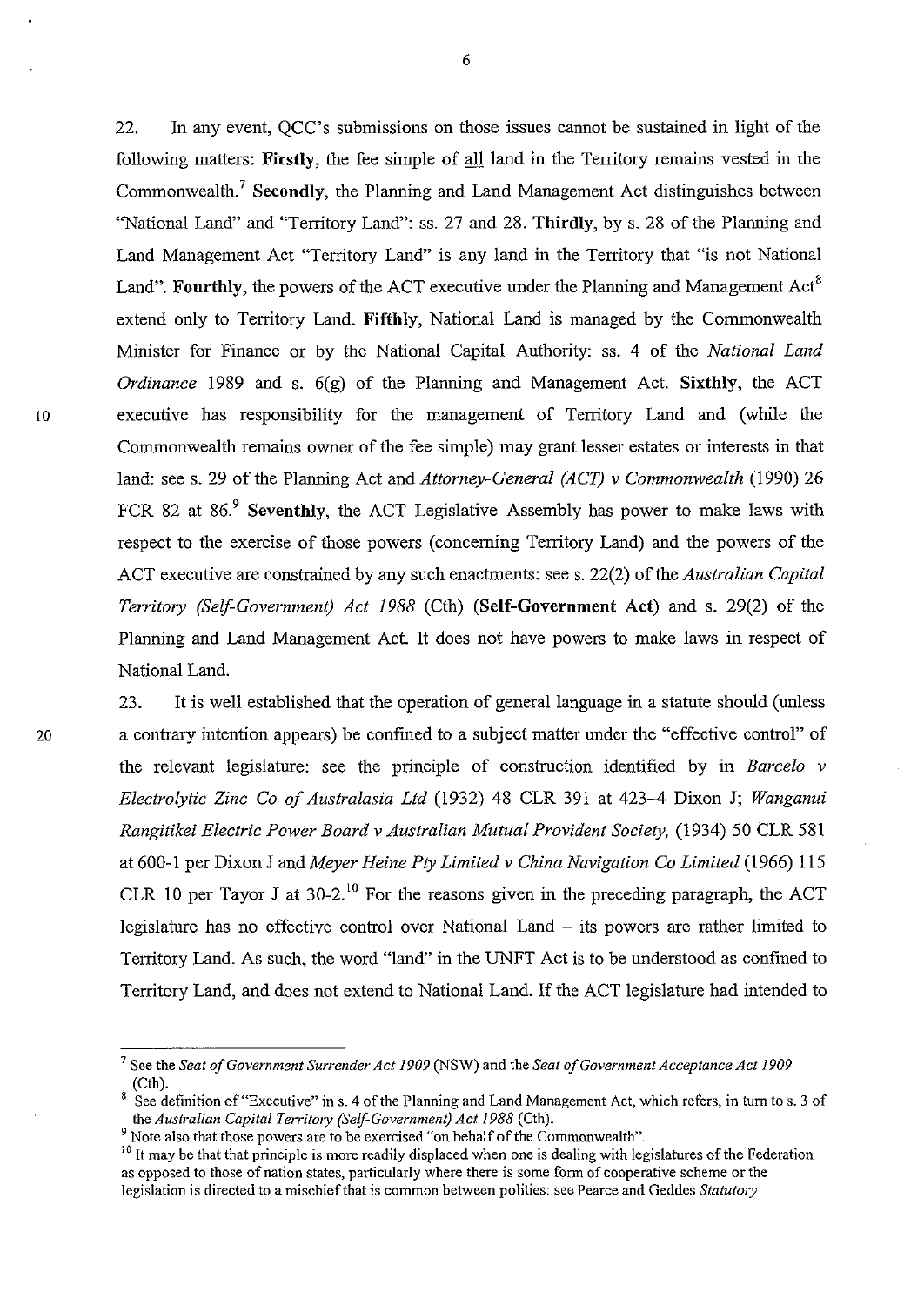displace that principle, one would have expected it to have used clear words (see eg the express references to "National land" in ss. 107 and 233 of the Utilities Act and the definition of "Public land" in the dictionary to that Act). It could not be the case, in light of the particular arrangements for the ownership and management of land in the ACT described above, that any reference in an ACT statute to "land" is to be understood to include all land within the boundaries of the Territory.

24. Indeed, far from supporting the construction for which QCC contends, the terms of the UNFT Act point in the other direction. The words of the exception in s. 6(2)(b) of the UNFT Act suggest that the "land" to which the Act applies is land in respect of which the Territory 10 may potentially grant a relevant licence. That is, land over which the ACT exercises some form of dominion. That necessarily excludes National Land (see the fourth, sixth and seventh propositions in paragraph [22] above).

#### *The issue of "private land" is also irrelevant*

25. Somewhat more tentatively, QCC suggests that the fact that the UNFT Act does not exclude "private" leasehold land also weighs against characterising the fee for the privilege identified above (AS [24] and [27]).

26. As submitted above, land in the ACT cannot be "privately" held in the sense of private persons acquiring the fee simple (which remains vested in the Commonwealth). It is rather held pursuant to leasehold interests: see the *Land (Planning and Environment) Act 1991*  20 (ACT) and the now repealed *City Area Leases Act* 1936 (ACT). However, even if land in the ACT were held under a different form of tenure, the legislative powers of the ACT legislature are sufficient to empower it to grant to persons in the position of ACTEW rights to use or occupy land held under "private" leasehold: see *Durham Holdings Pty Limited v New South Wales* (2001) 205 CLR 399 at [9]-[14], s. 22(1) and (2) of the Self-Government Act and s. 29(1) of the Planning and Land Management Act. That is what it has done. The UNFT is properly characterised as a charge or a fee for those rights. It matters not that that may involve an infringement of the owner's right of quiet possession (contra AS [27]). It is precisely because of the existence of such potentially competing rights that the rights securing the utility owner's rights to use and occupy land are of value and that the UNFT is properly 30 regarded as the *quid pro quo* for those rights.

> *Interpretation in Australia (2006) Butterworths at 168-9 referring to <i>Dempster v NCSC* (1993) 10 ACSR 297. **However, there are no such matters which would weigh against the application of the principle here.**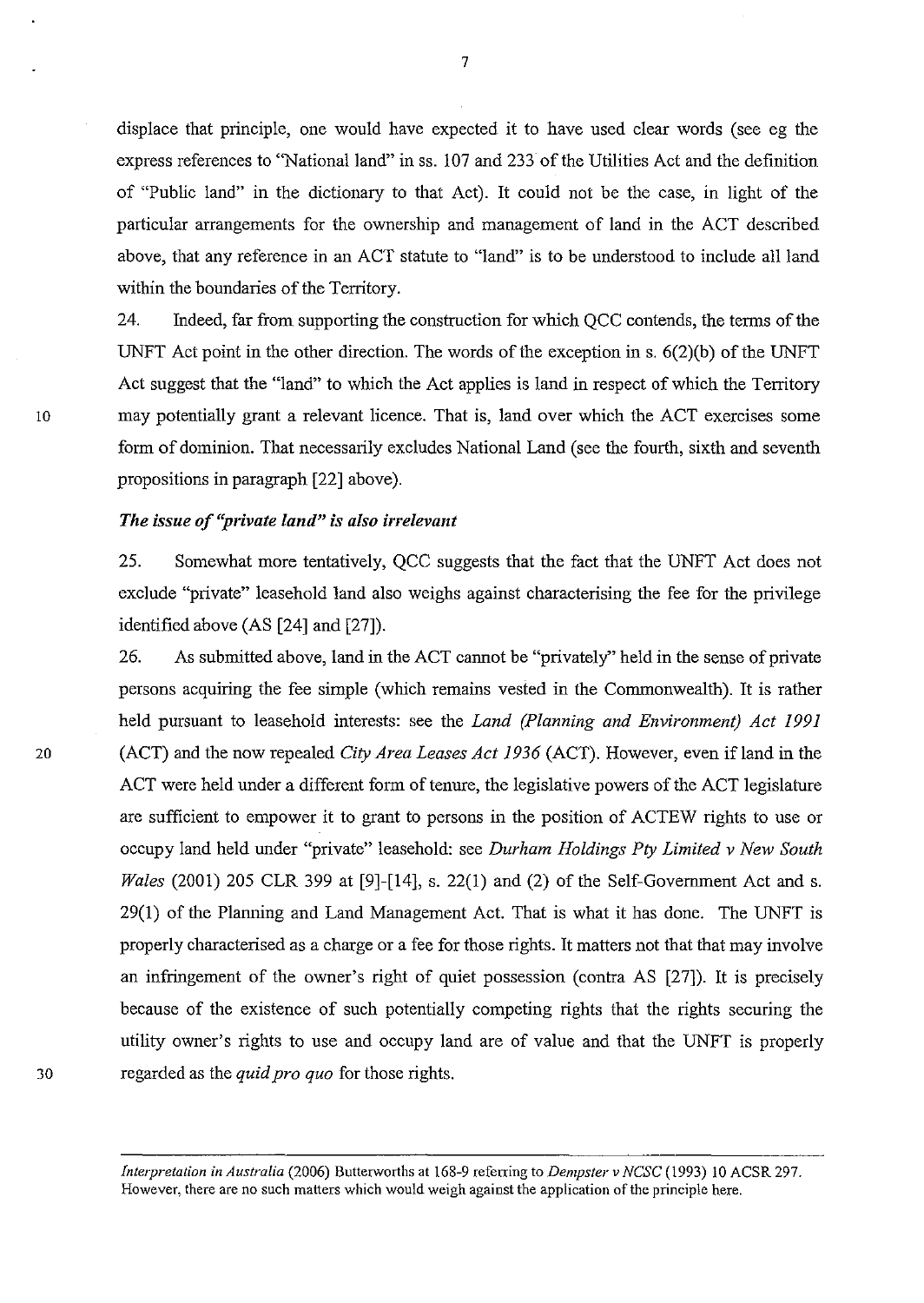27. It may also be noted (see above at para [8] regarding the definition of network boundary) that the extent of any encroaclnnent by ACTEW's water network upon "private leasehold land" is unlikely to be significant.

## *Licence provisions of the Utilities Act*

28. QCC also seeks to rely upon the proposition that ACTEW's right to operate its network facility depended upon the possession of a valid licence which was granted under the Utilities Act and did not depend upon the UNFT Act. QCC refers, in particular, to ss. 21, 44 and 45 of the Utilities Act (AS [30]). The difficulty with that reasoning is that (unlike the provisions of Part 7 of the Utilities Act referred to above) the provisions of the Utilities Act 10 relied upon QCC do not relate to the use or occupation of land. The existence and locus of the right to operate the water network is innnaterial to the whether the UNFT is properly characterised as a fee for the privilege of use and occupation of land.

29. The requirement in s. 21 of the Utilities Act for ACTEW to hold a licence is engaged by the fact that ACTEW provides certain "utility services".<sup>11</sup> It follows that the requirement to hold a licence under s. 21 of the Utilities Act applies regardless of whether ACTEW is otherwise entitled to place upon Territory Land the infrastructure comprising its "water network". For example, the requirement to obtain such a licence would apply even if the entirety of ACTEW's water network was located on land leased by ACTEW for that purpose.<sup>12</sup> Indeed, that is reflected in the licence fee payable by each utility, which is 20 determined by the Independent Competition and Regulatory Commission ('ICRC') pursuant to s. 45 of the Utilities Act. By s. 45(2), the annual licence fee for a particular utility is the amount considered by the ICRC to be a reasonable contribution towards the costs of services provided by organs of the ACT government which are referable to ACTEW's utility service.<sup>13</sup> None of those matters concern the right to use or occupy Territory Land. Rather, those rights

 $11$  Relevantly, s. 11 provides that the following services are "utility services": (a) the collection or treatment of water, or both, for distribution through a water network; (b) making a water network available for the provision **of water connection services; (c) the distribution of water through a water network; (d) a water connection**  service; and (e) the supply of water from a water network to premises for consumption.

<sup>&</sup>lt;sup>12</sup> It follows that the reference to *Hematite* in AS [31] is not to the point.

<sup>&</sup>lt;sup>13</sup> The costs of the chief executive in relation to the technical regulation of utilities under part 5 of the Utilities Act; (b) the exercise of the ICRC's functions in relation to utility services; and (c) until 2 February 2009, the costs of the Essential Services Consumer Council in relation to utility services (see parts 11 and 12 of the Utilities Act as in force prior to 2 February 2009). The requirement to have regard to the last mentioned cost item **was omitted by the amendments made by the** *ACT Civil and Administrative Tribunal Legislation Amendment Act 2008 (No* 2) (see schedule I, Part 1.103, item 1.520). Note also that since 22 December 2009 the ICRC has been **required to have regard to the costs incurred or expected to be incurred by the ACT Civil and Administrative**  Tribunal ("ACAT") in hearing and deciding matters to which a utility is a party (see *Justice and Community Safety Legis/ation Amendment Act 2009 (No* 4), schedule 1, part 1.6 and the functions of ACAT under Part 12 of the Utilities Act, as currently in force).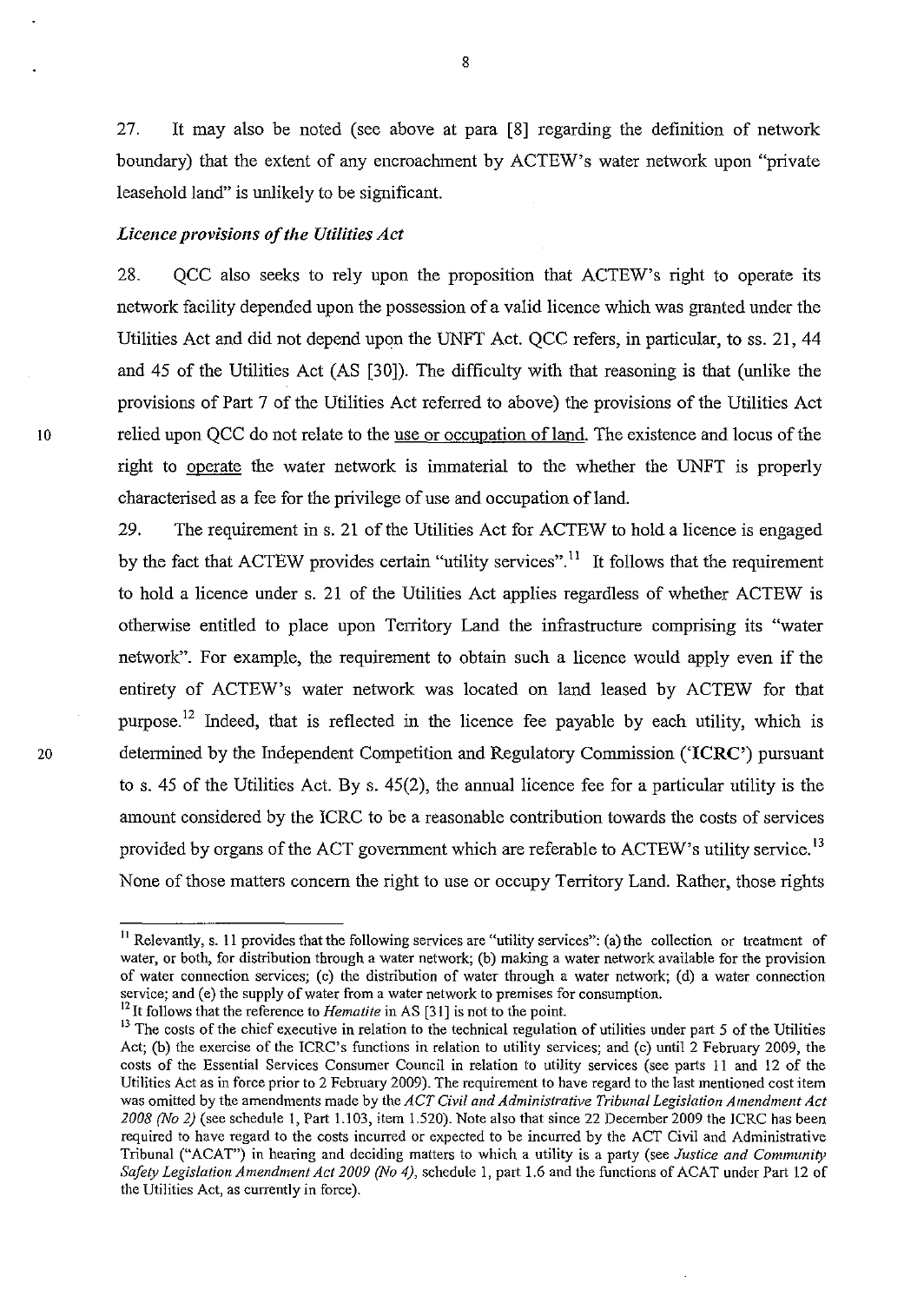or privileges are the subject of the charge in the UNFT Act, which, on its face, operates directly on the length of such part of the network facility that is not the subject of relevant private rights or interests held by the utility.

30. The ACT Parliament has made the exercise of those rights or privileges subject to the payment of the UNFT. The UNFT Act creates a liability to pay the charge in respect of the network facility at the rate specified in s. 8. The time for payment is provided for in s. 51 of the Taxation Administration Act and, by s. 48, any amount unpaid may be recovered by the Commissioner. Knowing avoidance of the payment of UNFT is an offence: s. 65(1) of the Taxation Administration Act. The fact that non-payment does not have a direct nexus with the 10 "right to operate" the water network is not to the point (cf the reasons of the trial judge at [135], extracted by QCC at AS [30]).

> 31. It is also immaterial that those rights and privileges are conferred by Part 7 of the Utilities Act, and are in that sense "separate" from the imposition of the UNFT (cf AS [30]). As QCC accepts, when it suits it to do so, the issue must be approached as a matter of substance, not form. It is similarly immaterial that those rights and privileges existed prior to the enactment of the UNFT Act (contra AS [30]). The same may be said of the right to exploit the Tasmanian abalone fisheries in *Harper,* which was formerly in the public domain: see at 325 and 334-5.

#### *Revenue raising purpose*

32. For the reasons given by ACTEW in its submissions regarding the WAC at [53]-[54], the material upon which QCC seeks to rely regarding "revenue raising purpose" at AS [32]- [36] is of little, if any, relevance to the question of whether the UNFT should be characterised as a tax. Consideration of what members of parliament understood regarding the initial proposals for the UNFT Act (or the evolution of those proposals) does not assist in ascertaining the Parliamentary purpose underlying the Act as passed. Even if they did, the ambiguous material there referred to could not be substituted for the text of the UNFT Act, which should be construed in the manner outlined above. The foundation for the judicial task remains the language of the Act and not extrinsic materials (particularly of that nature).<sup>14</sup> Revenue may be raised by taxes, by sale of property or by charging for rights, privileges or 30 services. Any such purpose is therefore inherently inconclusive.

<sup>14</sup>*Commissioner of Taxation v Ryan* (2000) 201 CLR 109 at 126 (29) and *Re Bolton; Ex parte Beane* (1987) 162 CLR 514 at 518.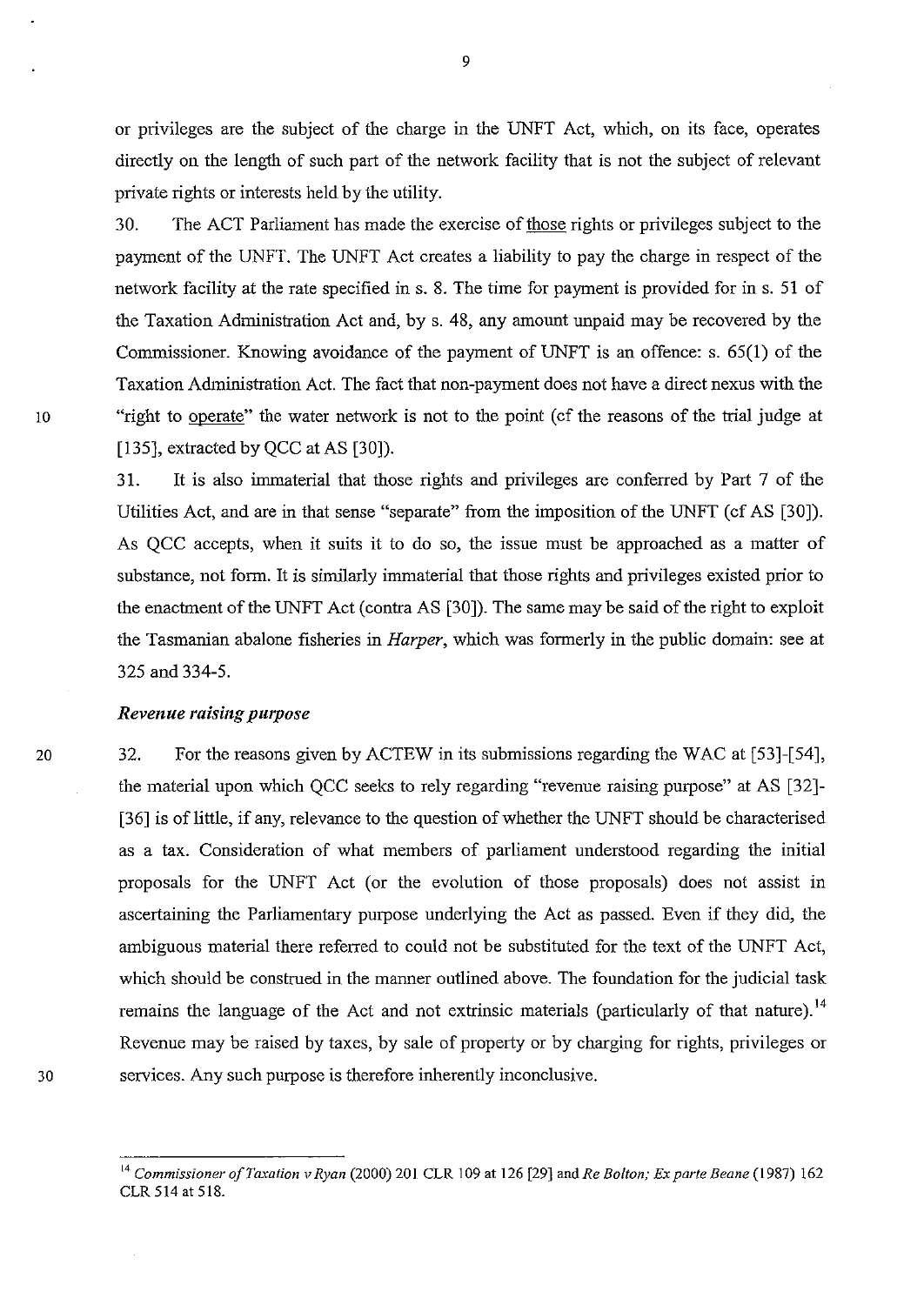## B Not, **in** any event, **an** excise

33. Even if it be assumed that the UNFT is a tax, QCC's appeal should be dismissed because the UNFT is not an excise.

#### *General principles regarding the identification of excises*

34. It is uncontroversial that duties of excise are a tax on a step in the production, manufacture, sale or distribution of goods (see AS [40]). It is also uncontroversial that that matter is to be approached as a matter of substance (see AS [42]). That is not a recent innovation which commenced with *Ha* v *New South Wales* (1997) 189 CLR 465. Such an approach was foreshadowed or adopted in earlier authorities of this Court,  $^{15}$  including (of ID particular relevance to the current matter) the reasons of the majority in *Hematite Petroleum* v *Victoria* (1981) 151 CLR 599. <sup>16</sup>

> 35. The distinction between a tax which is an excise and one which is not is nevertheless an elusive one, which is not susceptible to sweeping statements of principle or bright line tests. The range of factors which were identified as potentially relevant to that question by Barwick CJ in *Anderson's*<sup>17</sup> illustrates that point. So too do the qualifications made by his Honour at the beginning of that passage  $-$  that is, that the potentially relevant factors identified by his Honour may not be present in every case and "may have different weight or different emphasis in different cases".

36. In distinguishing between an excise and a "mere licence fee" in the franchise fee 20 cases, this Court has accepted the proposition enunciated by Kitto J that a distinction is to be drawn between an excise and a fee which:

> has no closer connexion with production or distribution than that it is exacted for the privilege of engaging in the process at all.<sup>18</sup>

37. That statement is undisturbed by the re-orientation in more recent authorities to a focus upon substance<sup>19</sup> and is not to be understood as some form of mechanical or formulaic test for excises.<sup>20</sup> What it rather does is point to the nature of the analysis which is to be

<sup>15</sup> See eg *Peterswald v Bartley* (1904) I CLR 497 at 511; *Commonwealth and Oil Refineries Limited v South Australia* (1926) 38 CLR 408 at 423; Andersons Pty Limited v Victoria (1964) III CLR 353 at 365-6; *Gosford Meats Ply Limited v New South Wales* (1985) 155 CLR 368 *(Gosford Meats)* at 384 per Mason and Deane JJ; *Phi/lip Morris* at 433 per Mason CJ and Deane J.

<sup>&</sup>lt;sup>16</sup> See at 633.5 and 634.4 Mason J; 639.8 Murphy J; 659.8 Brennan J; and 662.2, 667.9 and 668.6 Deane J. <sup>17</sup> At 365.

<sup>&</sup>lt;sup>18</sup> See *Dennis Hotels* (1960) 104 CLR 529 (*Dennis Hotels*) at 560.

<sup>&</sup>lt;sup>19</sup> Kitto J's statement was adopted or applied, for example, in *Gosford Meats Pty Limited v New South Wales* (1985) 155 CLR 368 at 404 per Brennan J; *Phillip Morris* at 435-6 per Mason CJ and Deane J and at 445-6,453, 456-7 and 460-1 per Brennan J. It was also cited with apparent approval in *Ha* at 501.

<sup>&</sup>lt;sup>20</sup> See, in particular, the suggested approach of Mason CJ and Deane J in *Phillip Morris* at 435-6.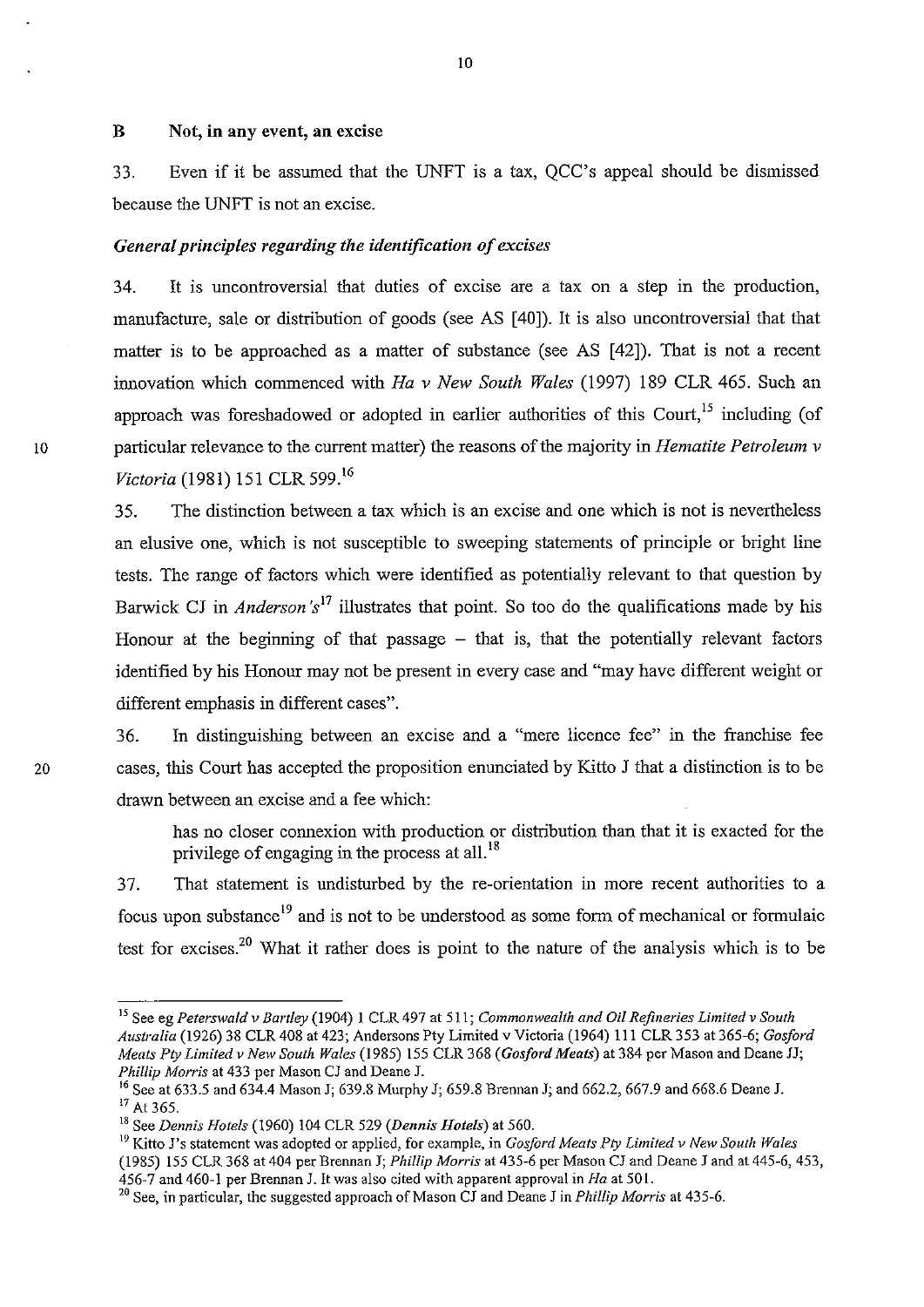undertaken more generally in distinguishing excises from other taxes. One is to scrutinise the various factors relevant to whether a tax is an excise (including those identified by Barwick CJ in *Andersons)* in order to assess the "closeness of the connection" or relationship between the tax and a step in the production, manufacture, sale or distribution of the relevant commodity.<sup>21</sup> That, self evidently, involves matters of degree.<sup>22</sup>

38. There is, for example, some degree of connexion between a payroll tax exacted from a manufacturer of widgets and the production and manufacture of those widgets, in the sense that a greater number of staff will tend to be required as the rate of widget production rises. Yet that relationship is plainly insufficient to render a payroll tax an excise: see the comments 10 of Mason CJ, Brennan and McHugh JJ in *Mutual Pools* v *Staff Pty Limited* v *Federal Commissioner of Taxation* (1992) 173 CLR 450 at 454 (a point which QCC correctly accepts - at AS [79]). Nor, without more, will a land tax bear a sufficient connection or relationship: *Mutual Pools, ibid per Mason CJ, Brennan and McHugh JJ and see Ex p Clyne; re Richter* (1966) ALR 583. That is so even though a generally applicable land tax will apply to land used for production of commodities.

> 39. The difficulty for QCC is that any such relationship that exists between the exaction and production or distribution of water in the current matter is similarly weak and not sufficient for the purposes of s. 90.

## *Significance of Hematite*

40. In the Full Court below, QCC relied chiefly upon bringing the facts of this matter within what was held in *Hematite*.<sup>23</sup>It was only in that sense (and then only by OCC) that *Hematite* was used as a "template" (cf AS [44]). No criticism can attach to the Full Court for dealing with those arguments. Indeed, although disavowing use of *Hematite* in that way, QCC makes extensive submissions in this Court seeking to bring itself within that authority.<sup>24</sup>

41. The importance of *Hematite*, for current purposes, should be understood in light of the principles outlined above. It provides an illustration of the matters which may, in a case such as the present, indicate that there is a sufficiently close connection or relationship between the impugned exaction and a step in the production or distribution of the relevant commodity.

<sup>21</sup>*Phi/lip Morris* at 435-6 per *Mason Cl* and Deane J and at 453 per Brennan *l.* 

<sup>22</sup> Ibid, per Mason *Cl* and Deane 1.

<sup>&</sup>lt;sup>23</sup> See eg QCC's submissions before the Full Court at paras [79], [81], [83]-[84], [94]-[97], [104]-[105] and  $[111]$ .

<sup>&</sup>lt;sup>24</sup> See at AS [47], [50], [60], [70], [77]-[78].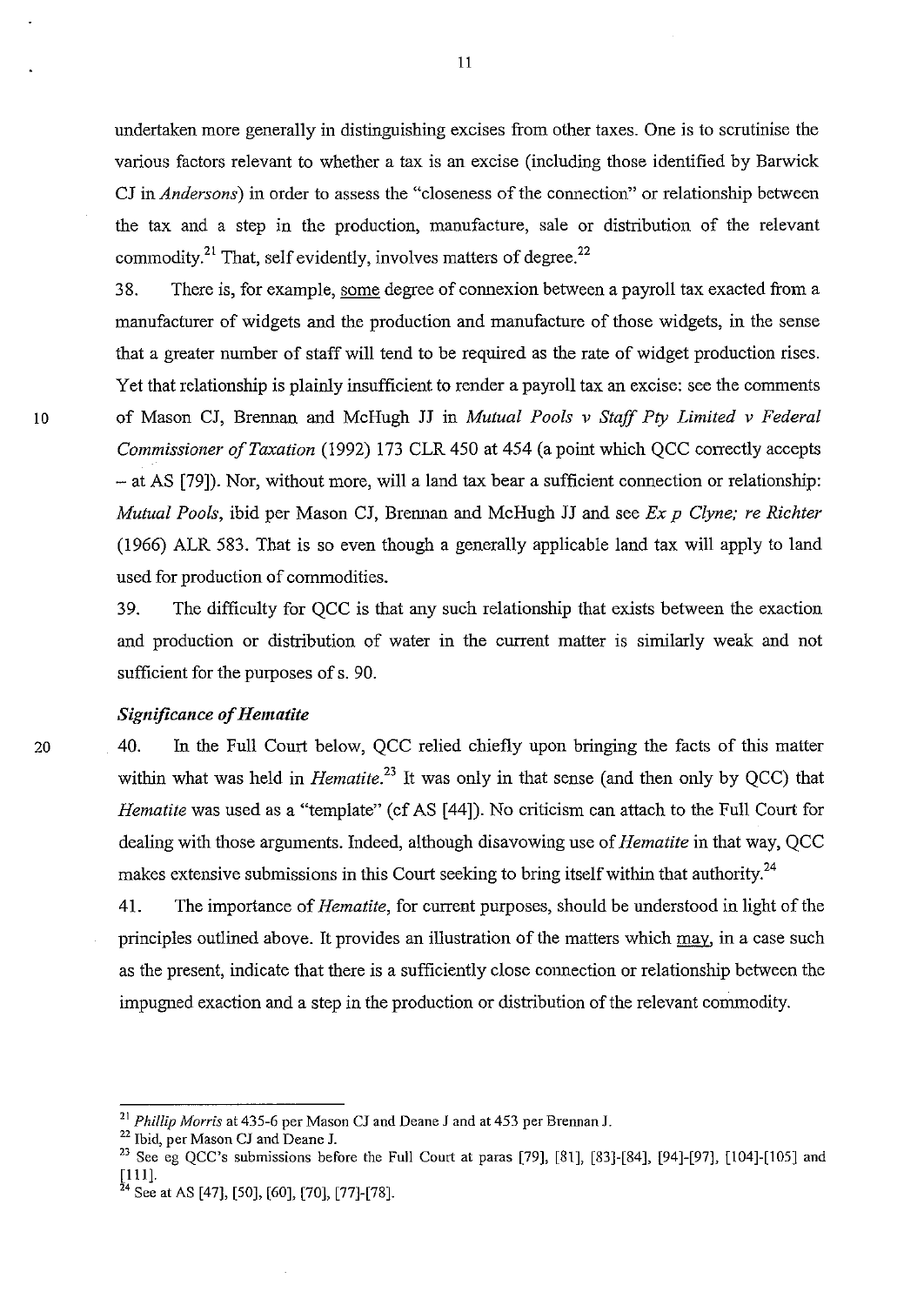42. However, as Professor Lane has observed, *Hematite* was a "special" case,25 turning on unique facts which are very different to those of the present matter. That is certainly how it has been understood in more recent authorities. For example, in *Airservices Australia* v *Canadian Airlines International Limited* (1999) 202 CLR 133 *(AiI'services)* at [88], 177 Gleeson CJ and Kirby J summarised the nature of the exaction in issue in *Hematite* as follows:

It was "an enormous impost laid directly by the legislature on three specified pipelines" [citing the reasons of Wilson J at 647]. It was a means of raising revenue from the production of oil.

43. As to the "enormous" magnitude of the impost, the effect of the amendment impugned in *Hematite* was to alter the magnitude of the fee from \$35 or \$40 per kilometre (the generally applicable licence fee) to \$10 million (applicable only to the three trunk pipelines, which carried liquid hydrocarbons).<sup>26</sup> It was those features in particular which pointed to the existence of a relationship between the impost and a step in the production or distribution of the liquid hydrocarbons conveyed through the pipes.<sup>27</sup> The only explanation for that otherwise inexplicable singling out of the hydrocarbon carrying pipeline was that the "fee was imposed in virtue of the quantity and value of the hydrocarbons produced" and was a "convenient means of taxing what [the pipelines] convey".28

44. However, no such features exist here which would point to the existence of a 20 relationship between the UNFT and the process of production or distribution of water.

> 45. That was the very point made by Keane CJ at [138], where his Honour observed (in terms that bear repeating):

In *Hematite,* the principal feature of the legislative scheme by reason of which the incidence of the licence fee could be seen to fall on the step of transporting the hydrocarbons in the course of their production was the vast disparity between the fee for the pipeline carrying the hydrocarbons and the fees charged in respect of other pipelines: it was the activity of transporting the hydrocarbons that attracted the impost the size of which was inexplicable otherwise than by reference to that activity. Insofar as the trial judge in this case ignored the circumstance that the UNFT does not select the water network for special treatment, his Honour failed to appreciate the point that, in the present case, an indicator that the water in the network was, as a matter of substance, the target of the UNFT was absent.

46. Those were the matters to which his Honour was referring when he said, in the immediately preceding paragraph "there is no relationship at all between the UNFT and the

30

<sup>&</sup>lt;sup>25</sup> PH Lane, *Lane's Commentary on the Australian Constitution* 2nd edition LBC 1997 at 682.

<sup>26</sup> See at 613 per Gibbs CJ.

<sup>&</sup>lt;sup>27</sup> See particularly Mason J at 634 and Deane J at 667-8.

<sup>&</sup>lt;sup>28</sup> Mason J at 634-5. The submissions of the appellant at AS[50] overlook the context in which that passage of **his Honour's reasons appears.**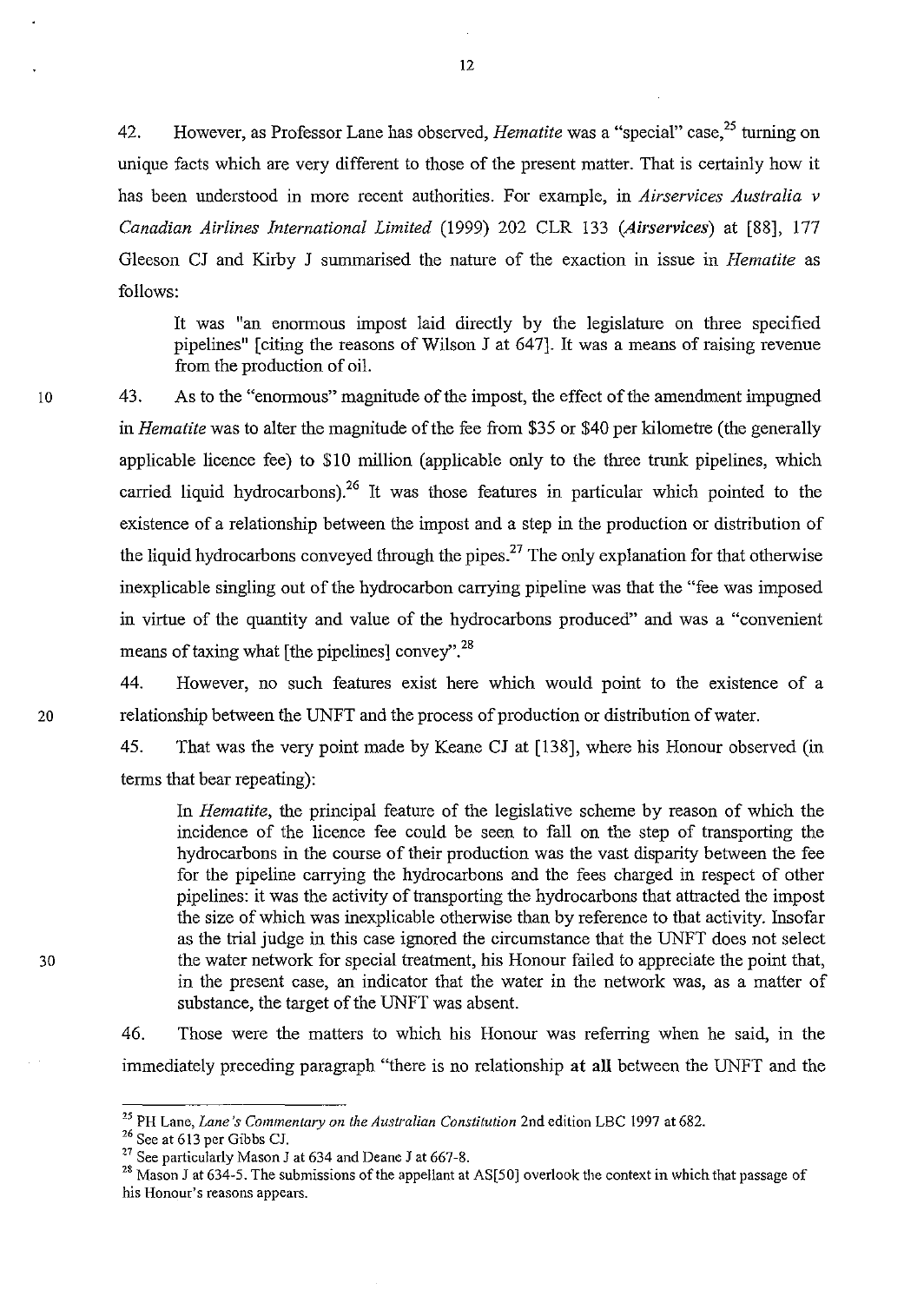quantity or value of water which passes through the network" (original emphasis). It seems to be suggested by QCC that his Honour was there overlooking the fact that the requisite relationship for the purposes of s90 need not be a precise arithmetic one (AS [65]). Although the absence of such a relationship is important,<sup>29</sup> his Honour plainly did not confine himself to such an analysis (see at [137] - "there is not only no arithmetical relationship..."). His Honour was rather directing himself to the absence of any matters of substance (akin to the unusual features of *Hematite)* which would allow him to conclude that the fee was a convenient means of taxing what was conveyed.

## Levy is on ownership and not on operation

47. QCC's difficulties in establishing the requisite relationship may be seen to stem from a more fundamental problem (identified by Keane CJ at [136], [139] and [145]-[151]): that is, that the UNFT falls indiscriminately upon the ownership of a network facility on particular land: s. 8(1) of the UNFT Act and see also the definition of "owner" in the dictionary. It is not determined by reference to the operation of the facility, and is therefore one step removed from the process of production and distribution: compare *Hematite* at 634-5 per Mason J, 659 per Brennan J and 668 per Deane J. Indeed, it is notable that QCC seeks to elide between those two quite different concepts. At AS [50] QCC identifies the relevant step in the production and distribution of water as being the "use" of the pipelines. But nowhere, apart from the assertion in AS [50], does QCC explain how it is that the UNFT Act levies an 20 exaction upon that step as opposed to the ownership of specified infrastructure on certain land.

> 48. As submitted above, the essence of the inquiry for the purposes of s. 90 requires consideration of the closeness of the connection between the exaction and the process of production, manufacture, sale or distribution. Unless it happens to be the case that the owner and operator of a network are the same person, the person who is liable to pay the UNFT will have no role or interest in the production, manufacture or distribution of any commodities carried via the network. A tax upon ownership of the network is, at best, peripheral to those processes.

49. That is not merely a matter of form (cf AS [57]). In approaching the issues in *30 Hematite* on the "broader" substantive basis, Brennan J described the fact that the exaction was imposed upon the "operation" of the pipelines as the "determinative fact": at 659.8, see

**<sup>29</sup> The form** of the **legislation, of course, remains a relevant (although not decisive) factor when considering whether an exaction is an excise - see eg** *Andersons* **at 365.**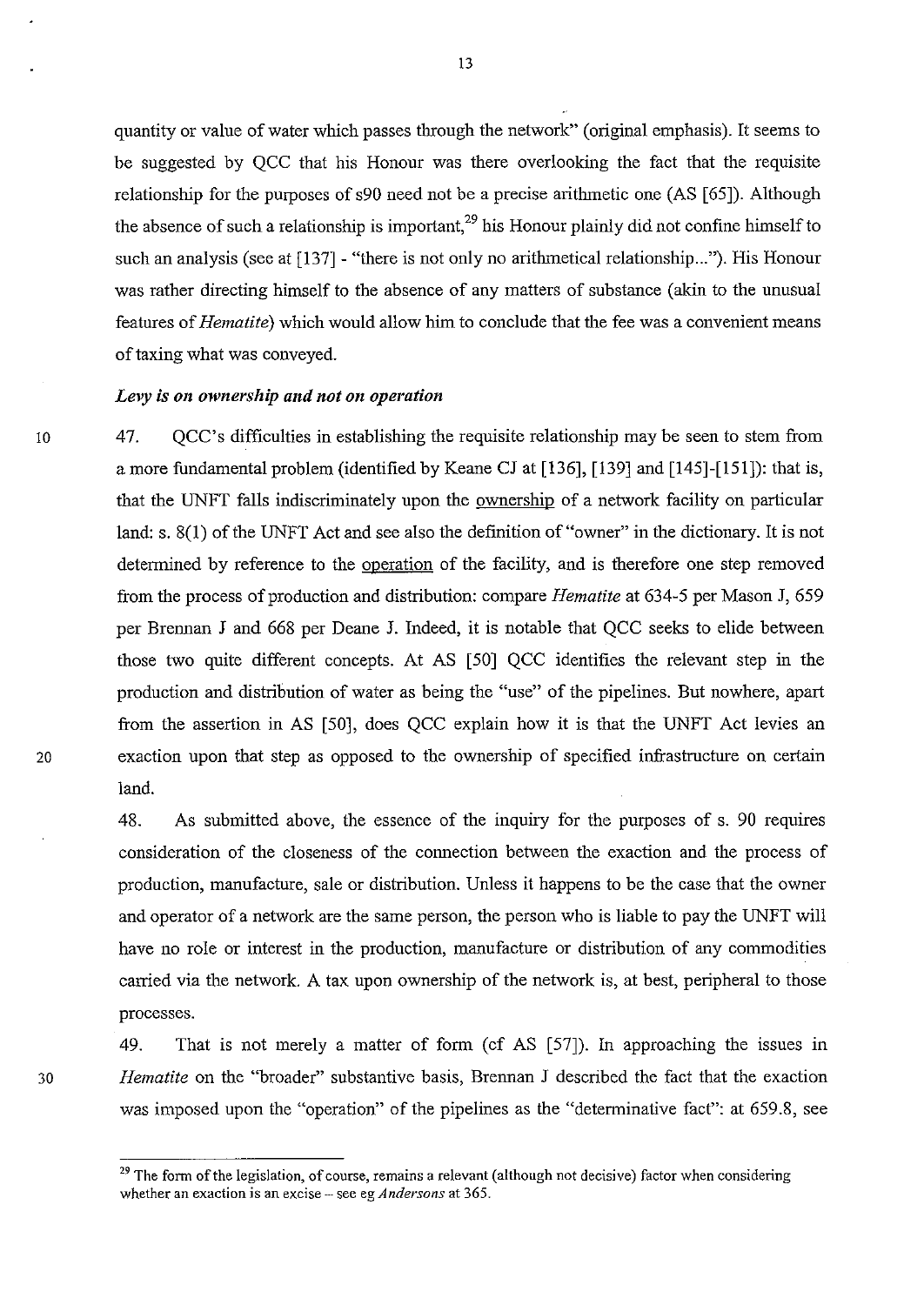also the reasons of Mason J at 634 (the second "significant feature") and of Deane J at 668. Indeed, the practical operation of the fee in the current matter illustrates the importance of that distinction as a substantive matter. Although ACTEW is the holder of the relevant utilities licence, the day to day operation of ACTEW's water network is undertaken by a partnership known as "ActewAGL Distribution", being a partnership between Jemena Networks Pty Limited and Actew Distribution Limited (a wholly owned subsidiary of ACTEW): see para 9 ofMr Knee's affidavit of29 August 2008, which evidence was uncontroverted. QCC's appeal to "basic practice all over Australia" (AS [56]) is overstated.

50. Further, the authorities of this Court (including those upon which QCC seeks to rely) 10 do not support the proposition that a levy on the ownership of a productive asset (without more) is sufficiently close to the activity of production, manufacture or distribution, of goods to be regarded as an excise: see Keane CJ at [145].

> 51. One starts with the example of a land tax. As QCC correctly observes, a tax may contravene s. 90, even though it is not in every instance an excise.<sup>30</sup> Yet, it has never been suggested that a land tax is an excise in its application to the owner of a factory or (for that matter) in its application to the owner of land devoted to the carrying of commodities via pipelines:3l see again *Mutual Pools.* The relationship with what is produced is simply not sufficiently close.

52. The position is no different where the levy is exacted by reference to the ownership of 20 infrastructure placed on land, even if it is used for production or distribution of commodities. It is of some significance, in that regard, that the scheme in *Hematite* involved a further fee for the granting of a separate permit which did authorise the plaintiffs to own the pipeline: see para 4 of the statement of claim (at p601) and ss. 8 and 12 of the *Pipelines Act 1967* (Vic) (as then in force). Nowhere was it suggested that that fee was a duty of excise. Again, the relationship with what is produced or distributed in such a case is not sufficiently close.

> *53. Matthews* v *Chicory Marketing Board (Vic)/2* on which the applicant relies, is, in fact, consistent with those propositions. The impugned levy in that case was payable by each chicory producer in respect of the area that that person planted. In such a case there is a "natural, although not necessary" relationship with the quantity of the commodity produced,

<sup>&</sup>lt;sup>30</sup> See eg *Western Australia v Chamberlain Industries Pty Limited* (1970) 121 CLR 1 at 15 per Barwick CJ and *Logan Downs* Ply *Limited v Queensland* (1977) 137 CLR 59 at 71 and 78.

<sup>31</sup> Such land would, for example, prima facie fall within the definition of "commercial land" under the *Land Tax Act 2004* (ACT) (s9(4)) and the owner would be liable to pay land tax in respect ofthat land (ss. 9(1) and 17). 32 (1938) 60 CLR 263.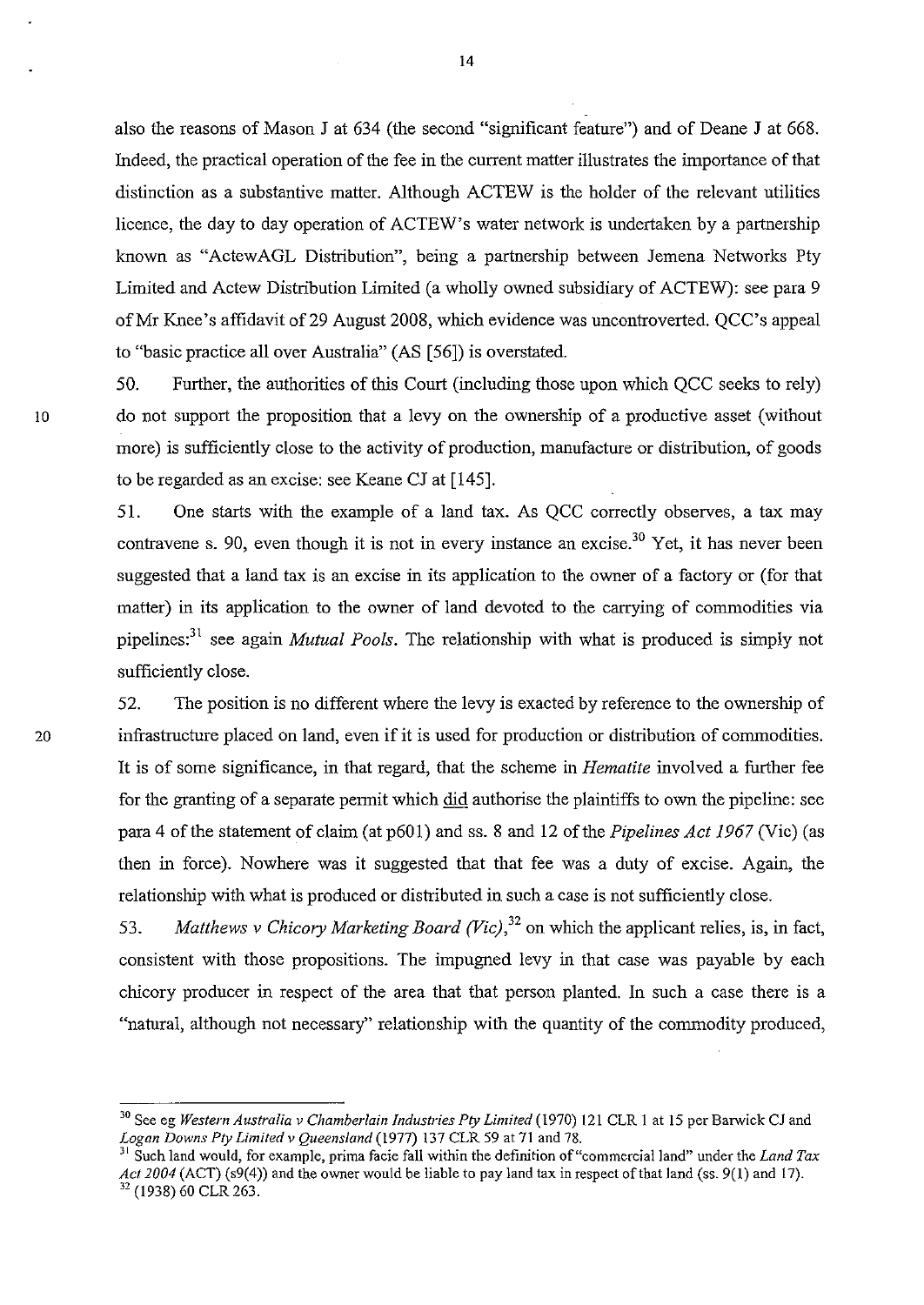such that the tax "bear(s) a close relationship" to production of goods.<sup>33</sup> But, as submitted above, such a relationship would not be disclosed in the case of a land tax, in so far as it applies to land owned by a chicory producer. Nor would, for example, such a relationship exist in the case of a registration fee in respect of ownership of tractors used to plant the crop or the trucks used to carry it. Indeed, as Perram J observed, at [180], that would be so even if such a fee was determined by reference to the "potential load which could be carned by a truck and the number of miles travelled", referring to *Hughes v Vale*.<sup>34</sup> The position is even plainer in the current matter, where there is no equivalent to "potential load" and the exaction is applied uniformly to different networks regardless of the nature, weight, value or quantity 10 of the commodities carried (see Dixon CJ at 75 and contra AS [66]).

> *54. Logan Downs* takes QCC no further (cf AS [54]). The tax on livestock in that matter fell upon things that were themselves articles of production,<sup>35</sup> or at least the things that were to be converted to a product.36 As in *Matthews,* there was an obvious or natural relationship with the value or quantity of what was produced. In contrast, the relevance of the ownership of the water network to those matters in the current case is not at all apparent. There is no trade in network facilities: see Keane CJ at [151].

## *Other matters present in Hematite and absent from the current matter*

55. As Keane CJ observed (at [136]) the facts of *Hematite* are distinguishable from the current matter on a number of bases, including but not limited to those identified above (the 20 magnitude and discriminatory nature of the fee and the fact that it falls upon ownership). QCC takes issue with each step of his Honour's reasoning (at [81]), but for the following reasons, its submissions should be rejected.

> 56. As to the first point of distinction (that the fee is payable by the owner rather than the operator), for the reasons given above his Honour was correct to regard that as a significant point of distinction (particularly when Brennan J described it as the "determinative fact").

57. As to the second, for the reasons given at [15]-[31] above, there is no difficulty with his Honour's conclusion that the UNFT was imposed by reference to the conferral of the right to use and occupy land. As his Honour observed, in contrast Mason J attributed significance to the fact that the taxpayer in *Hematite* was otherwise entitled to use the pipeline, having 30 obtained the separate permit referred to above: at 634 (the second "significant feature").

*<sup>33</sup> Matthews* at 303 and 304 per Dixon J.

<sup>&</sup>lt;sup>34</sup> (1953) 87 CLR 49 per Dixon CJ at 75, with whom Williams J (at 87) and Webb J (at 90) agreed.

 $35$  See Stephen J at 70.

<sup>36</sup> See Mason J, with whom Barwick CJ agreed, at 78.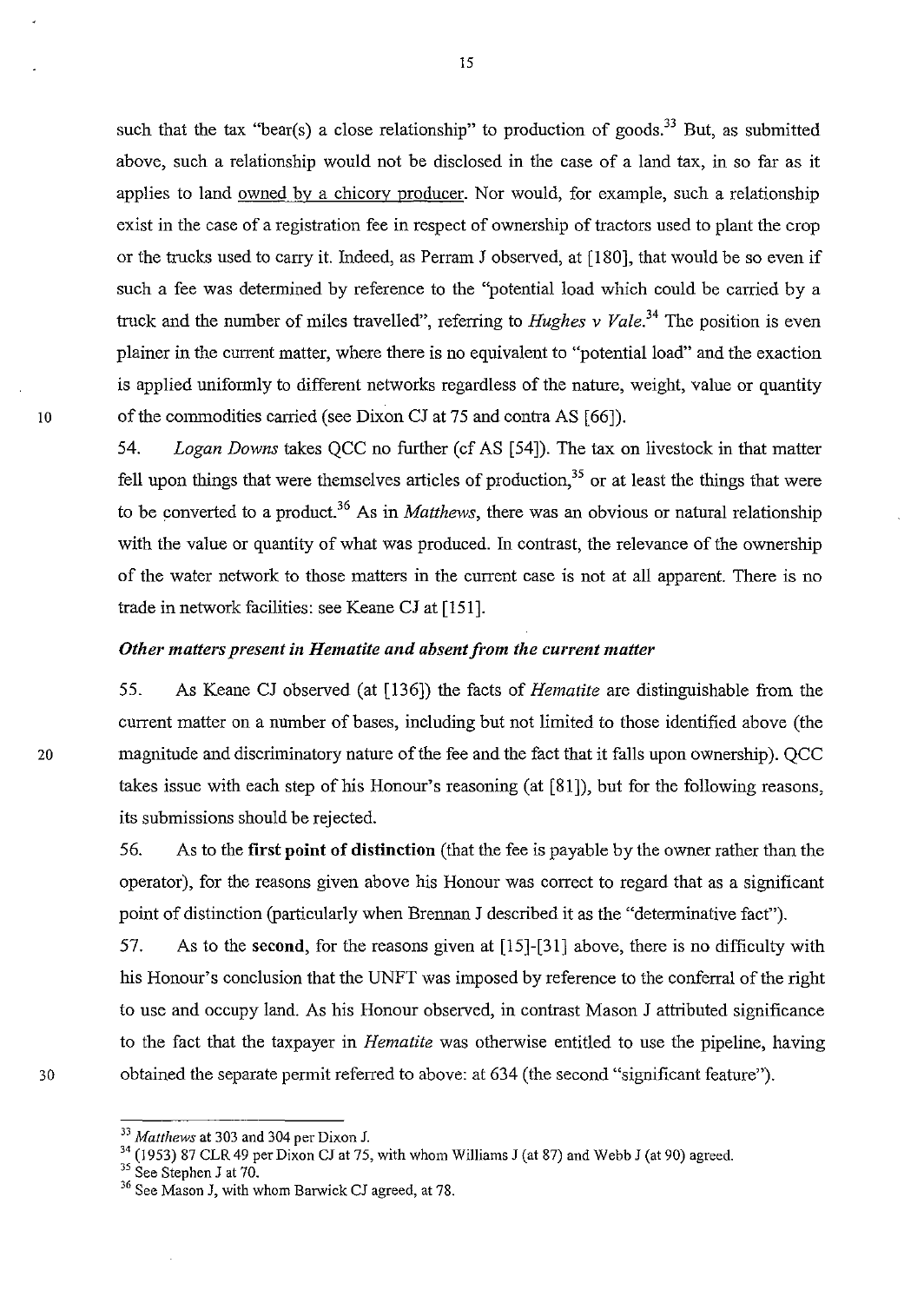58. As to the third (that the impost is referrable to the length of the land occupied) QCC argues that, nevertheless, there is some form of relationship with the value or quantity of the water carried (relying upon the two arguments outlined above). For the reasons given at [63]-[72] below, those matters do not demonstrate a sufficiently close connection or relationship for the purposes of s. 90.

59. OCC argues that the fourth point of distinction involves the erection of a new test in lieu of an analysis of the relationship between the exaction and the process of production, manufacture, sale or distribution. His Honour was suggesting no such thing. That is apparent from the fact that he proceeded, in the next three paragraphs ([137]-[138]) to deal with the 10 absence of any such relationship in the current matter.

> 60. QCC argues that the fifth point of distinction (the fee is not a condition upon the transportation of water) is a matter of "form, not substance". However, again, that was a matter which was significant in the substantive analysis of the fee in *Hematite:* see particularly Mason J at 634 (the fourth "significant feature") and Deane J at 669.

61. As to the sixth point of distinction, the significance of the absence of any discrimination is two-fold. First, as submitted above, the singling out of the trunk pipelines (together with the enormous magnitude of the fee) was at the heart of the reasoning in *Hematite.* Secondly, it is a further matter which indicates that there is no sufficient connection between the UNFT and the value or quantity of what was carried (contra AS [58]-[65]). The 20 UNFT Act applies uniformly to all "utility networks"- electricity transmission networks, electricity networks for the distribution of electricity, gas transmission networks, gas distribution networks, sewerage networks, telecommunications networks any other network prescribed by regulation – see s. 7 of the UNFT Act. It is plain that the value (if any) of the goods or commodities (if they be such) conveyed by each of those networks is likely to be substantially different at any given point in time and that their quantity will fluctuate over time. Nevertheless, the owner of each network will pay the same rate of UNFT: see ss. 6 and 8 of the UNFT Act. Neither *Chamberlain Industries* nor *Logan Downs* require that the Court ignore those relevant matters (an error made by the primary judge, acting upon the submissions of  $OCC^{37}$ ).

30 62. As Mason J made clear (at 634) it was the coexistence of those various matters which led to the conclusion that the fee was an excise. The absence of all or almost all of those features here indicates that the current facts are quite remote from that "special" case.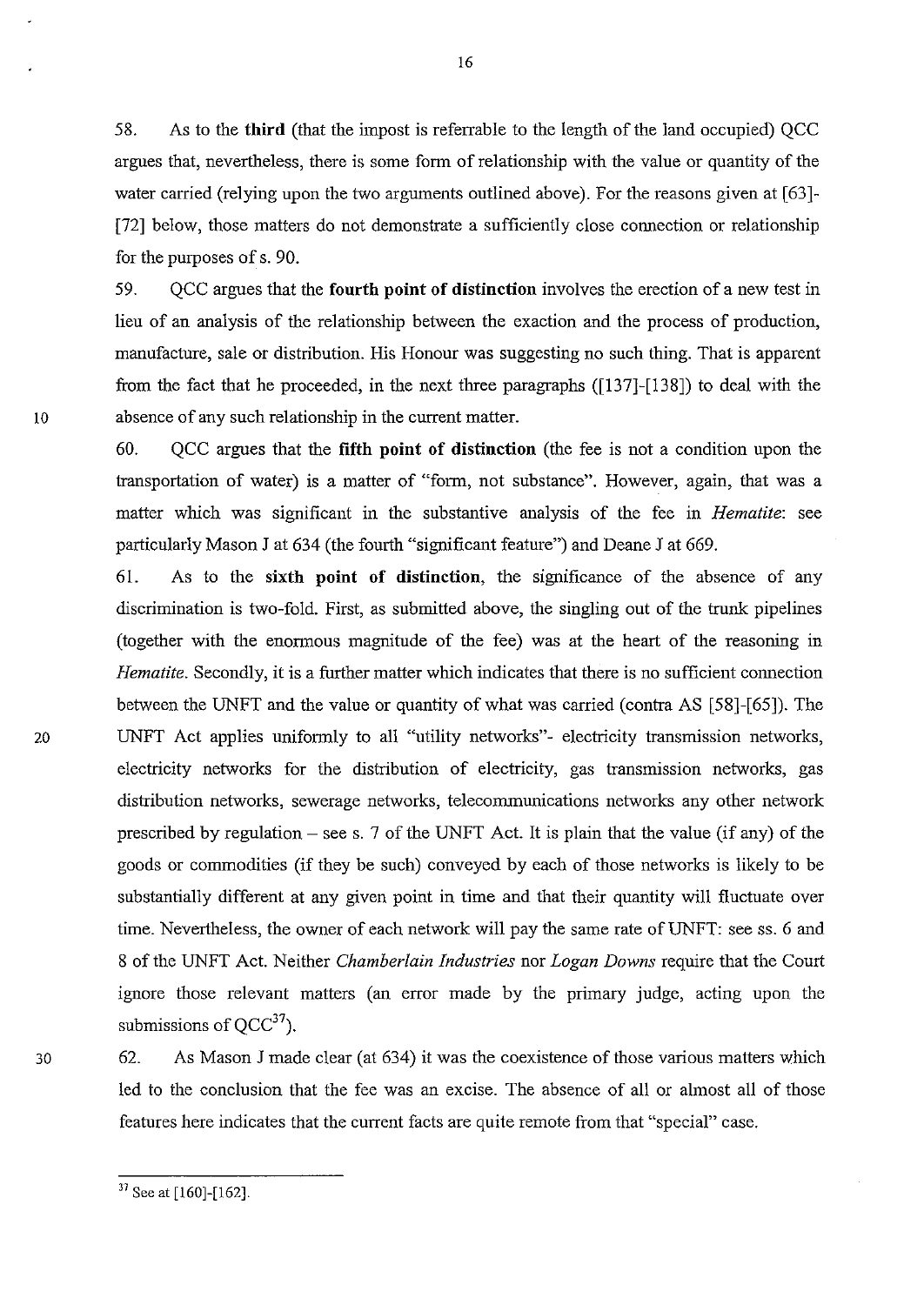**The matters said by QCC to establish the requisite relationship are not sufficient** 

63. That is not to say that matters other than those considered significant in *Hematite* may not point to a relationship between the impost and the process of production and distribution of water. But, those upon which QCC seeks to rely are not at all compelling.

64. First, it is said, one need look no further than the terms of the statute, which are said to disclose a relationship with the water conveyed. QCC relies in that regard upon a passage from Mason J's reasons in *Hematite* at 635. That passage requires close attention. His Honour there noted that the definition of the term "trunk pipeline" made "specific mention" of the pipeline licence numbers issued in relation to each of the hydrocarbon carrying pipelines. 10 That incorporated by reference the terms of the pipeline licences, which in turn referred to hydrocarbons. But that needs to be understood in light of the matters referred to above – that was the mechanism by which the hydrocarbon carrying pipelines were singled out for special treatment (hence his Honour's emphasis on the fact that they were "specifically mentioned"), that matter being at the heart of the conclusion that the requisite relationship existed.

65. QCC's argument really comes down to the proposition that a sufficient relationship is established by the fact that the UNFT Act refers to a "water network" in s7, which term is defmed by reference to the Utilities Act (see s. 12(2) of that Act). However, on that argument, the licence fee levied under s45 of the Utilities Act would be equally vulnerable to s90, the term "utility" in that section also being tied to s. 12: see the definition of "utility" in the 20 dictionary and the definition of the relevant "utility services" in s. 11. Indeed, although more remote, such a relationship might similarly be said to arise from the provisions of the *Taxation (Government Business Enterprises) Act 2003* (ACT) (see s. 9) and the *Taxation (Government Business Enterprises) Regulation 2003* (ACT) (see clause 3), which specify that ACTEW (being the owner of the water network) is liable to pay taxes, fees and charges under Territory law.

66. The fact that a statute makes direct or indirect reference to the infrastructure used to carry a commodity is simply insufficient to establish that an exaction is on a step in production or distribution for the purposes of s. 90. If the position were otherwise, it would involve a new species of formalism. Further, there would have been no need for the majority 30 in *Hematite* to engage in the detailed analysis of the substance of the fee, the issues instead being foreclosed by the form of the statute.

> 67. The only other matter to which QCC points to establish the requisite relationship is the fact that the UNFT is imposed upon a per kilometre basis (see s. 8(1) and the definition of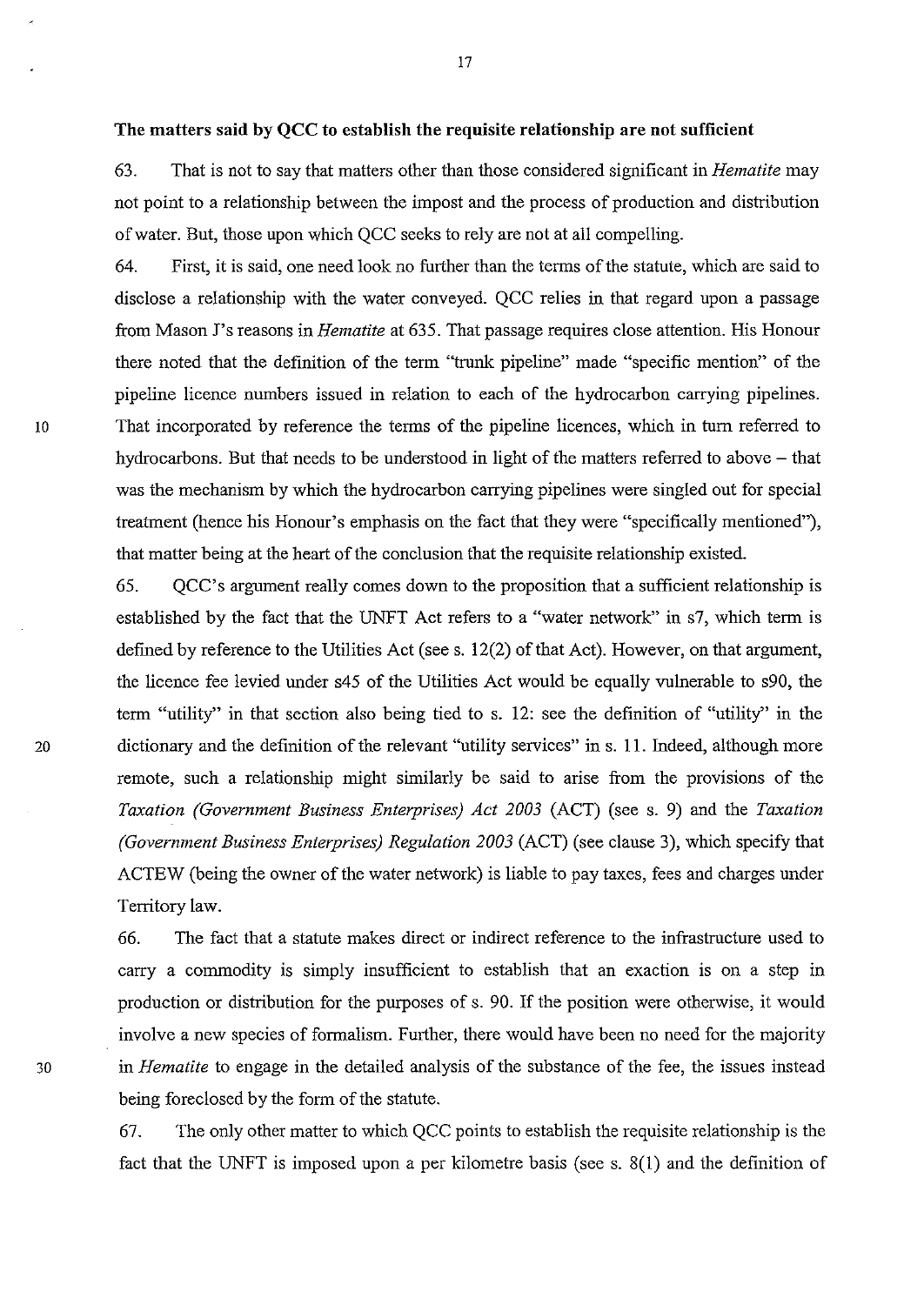"route length" in the dictionary). It is said that, as such, there is a nexus between the volume of water produced and distributed and the amount of the fee. QCC places particular reliance upon the "self evident" fact that more pipeline is required to service more customers and that as Canbena grows new pipeline will need to be laid to service additional water consumers.

68. There are a number of difficulties with that argument.

10

20

69. First, "volume" depends critically upon the internal width of the pipe, as well as its length. Yet the UNFT Act treats all pipes, wide and narrow bore, alike.

70. Secondly, as QCC concedes (AS 64.4), there is considerable variation in the volume of water flowing through the network, as is demonstrated by the following table showing total water consumption over time:<sup>38</sup>

| YEAR 1998  1999  2000  2001  2002  2003  2004  2005  2006  2007  2008 |                                                                                                      |  |  |  |  |  |
|-----------------------------------------------------------------------|------------------------------------------------------------------------------------------------------|--|--|--|--|--|
| ML                                                                    | $[73,001]$ 60,361 $[57,929]$ 62,834 $[65,928]$ 65,567 $[52,258]$ 51,719 $[59,077]$ 51,060 $[43,556]$ |  |  |  |  |  |

71. The period 2003-2008 is of particular significance to the argument put by QCC regarding the need for additional pipeline as Canbena grows. Assuming that to be so (that not being a matter QCC sought to prove below), had the UNFT been payable for that 5 year period<sup>39</sup> ACTEW would have been paying progressively larger amounts of UNFT in a period where the volume of water used decreased (save for the 2005/2006 period). Moreover, as submitted above, UNFT is and was payable on exactly the same basis as the fees paid by all other "utility networks", for whom the (variable) volume of the water in ACTEW's water network has no meaning at all.

72. Taken together, those matters indicate that any relationship between the UNFT and the volume of the water in ACTEW's water network is, at most, very weak. The "relationship", such as it is, is analogous to the case of the payroll tax discussed above. A payroll tax applied to ACTEW (or the relevant subsidiary operating the water network) would equally be expected to increase as Canberra grows and the number of consumers of water increases. In particular, one would expect more staff to be required to maintain the network. Yet, as was made clear in *Mutual Pools,* such a relationship will not be sufficient for the purposes of s. 90. Nor do the matters to which QCC points at AS [79.1] avoid that difficulty – both the UNFT

<sup>&</sup>lt;sup>38</sup> See at Exhibit R2 in the Federal Court of Australia - ACTEW'S Basic Statistic about undated Consumption and Storage.

<sup>&</sup>lt;sup>39</sup> The UNFT was of course only payable from 1 January 2007.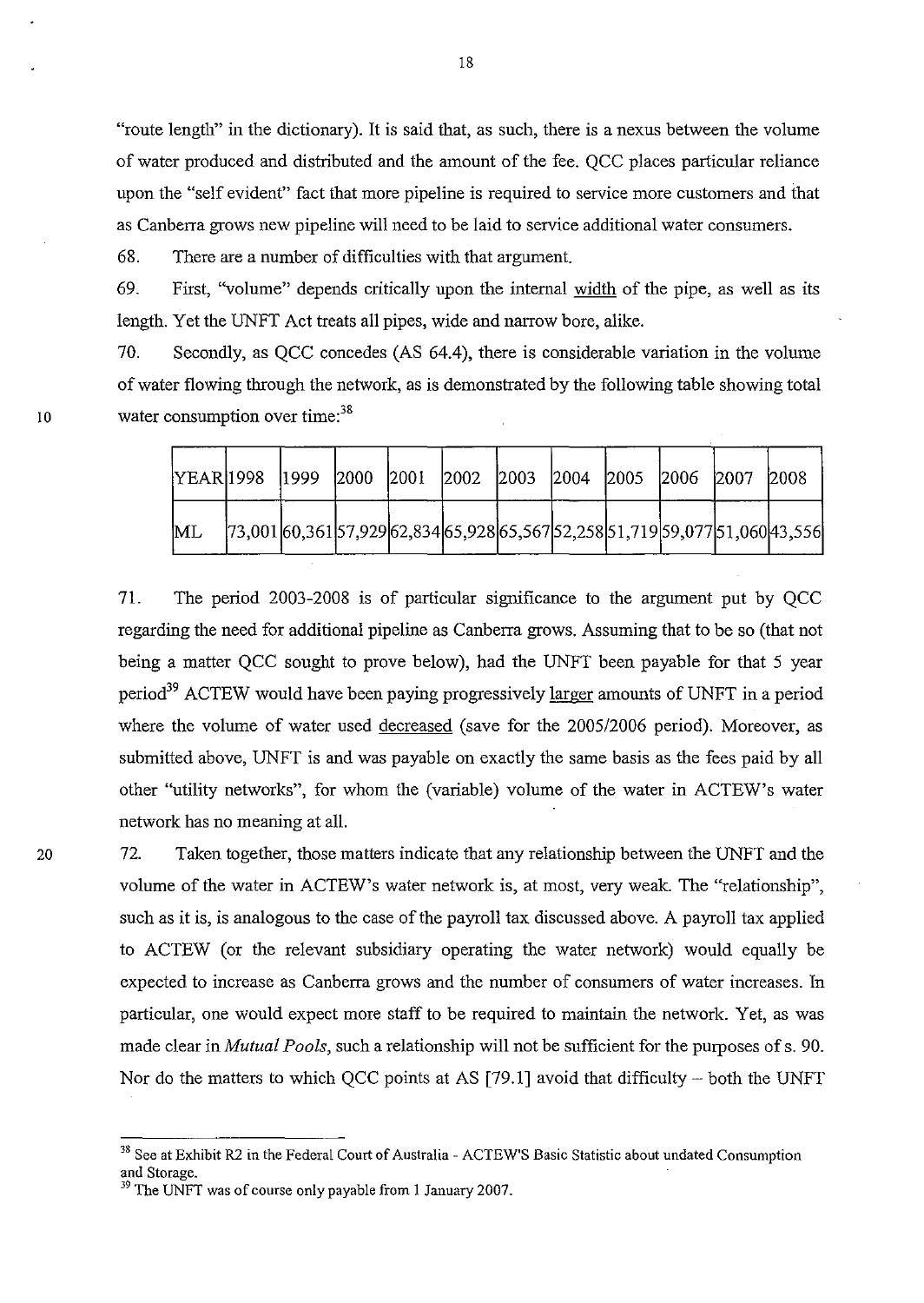and a payroll tax apply uniformly to a disparate range of entities producing a wide "range of goods and services".

## *Entry into price/passing on*

73. QCC also seeks to rely upon inferences regarding the "intention" of the ACT (which appears, from the context, to be a reference to the "intention" of some or all of the members of the ACT legislature) ([74]); the actions of the ACT Executive ([73]), and the accounting practices of ACTEW ([75]) for the proposition that "the UNFT was always intended to be, was permitted to be and was passed on to consumers" (AS [72]).

74. Such matters could not bear upon the issue of whether the UNFT is a duty of excise. 10 The legislature's purposes or intentions as regards the raising of revenue is of little if any relevance to the characterisation of a charge as a tax (see above). What the legislature did or did not think about who would ultimately bear the costs of a levy is equally irrelevant to the question of whether it is a duty of excise. Still less could the actions or intentions of ACTEW or the ACT Executive be relevant to the determination of such matters. The UNFT was either valid or invalid when enacted. Subsequent action (be it on the part of ACTEW or the ACT government) could not render the UNFT Act invalid if it was valid when enacted. Indeed, QCC's reference to what was "intended by the ACT" (at [74]) may suggest some confusion as to the respective roles of the executive and the legislature. In either case, nothing said in *Hematite* by Deane J at 668 or Mason J at 634 suggests that the material upon which QCC 20 relies is relevant in the context of s. 90 - their Honours' reasons rather refer to the objective features of the legislation, such as the magnitude of the levy and its recurrent nature.

75. Further, Keane CJ (at [140]-[142]) was undoubtedly correct in observing that the passage from Mason J's reasons extracted at AS [70] is apt to be misunderstood if read in isolation or out of context. In particular, that passage does not (properly analysed) support the proposition that it is sufficient that a tax is likely to be passed on to consumers in order to characterise the tax as an excise (an error which, as Keane CJ held, had been made by the primary judge). Nor does regard to the object of s. 90 suggest that that is the case: see again, *Mutual Pools* and the examples of capital gains tax, payroll tax and land tax, all of which have the potential to enter into the price of a commodity. A fee is just another cost which 30 trading conditions may permit to be passed on in full or in part. "Indirectness" has never been more than "one factor" in favour of characterising an exaction as an excise<sup>40</sup> (and, even then,

*<sup>40</sup> Dennis Hotels* at 590 per Menzies *1* and the authorities there referred to. See also *Anderson* 's at 365 per Barwick *Cl.*